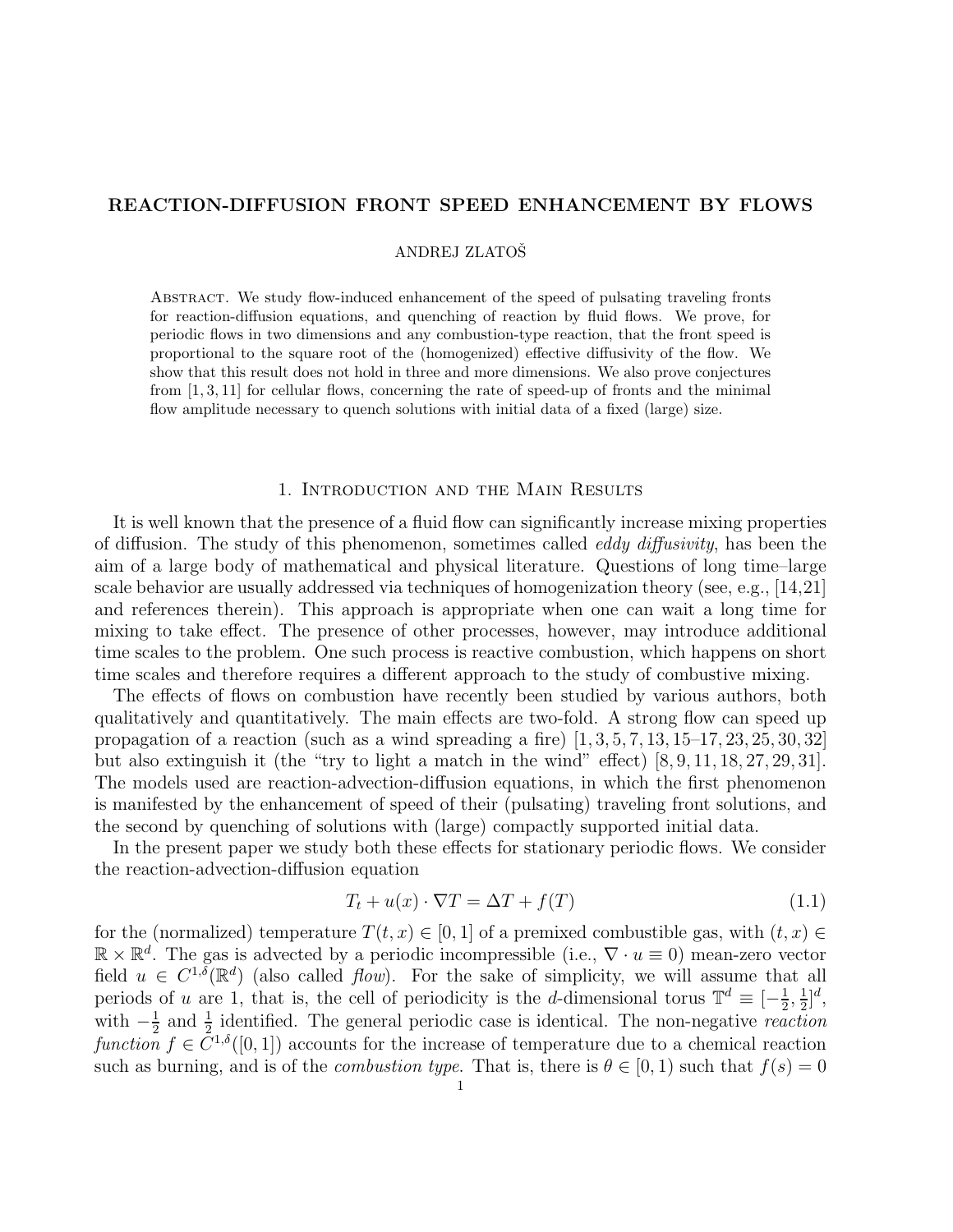for  $s \in [0, \theta] \cup \{1\}$ ,  $f(s) > 0$  for  $s \in (\theta, 1)$ , and f is non-increasing on  $(1 - \delta, 1)$  for some  $\delta > 0$ . If  $\theta > 0$ , then f is an *ignition reaction* (with *ignition temperature*  $\theta$ ), otherwise f is a positive reaction. A special case of the latter is the Kolmogorov-Petrovskii-Piskunov (KPP) reaction [19] with  $0 < f(s) \leq sf'(0)$  for all  $s \in (0, 1)$ .

A pulsating traveling front in the direction of a unit vector  $e \in \mathbb{R}^d$  is a solution of (1.1) of the form  $T(t, x) = U(x \cdot e - ct, x)$ , with  $c \in \mathbb{R}$  the front speed and  $U : \mathbb{R} \times \mathbb{R}^d \to [0, 1]$  periodic in the second variable such that

$$
\lim_{s \to -\infty} U(s, x) = 1 \quad \text{and} \quad \lim_{s \to +\infty} U(s, x) = 0,\tag{1.2}
$$

uniformly in  $x \in \mathbb{R}^d$ . It is well known that under our assumptions on u and f, for each  $e \in \mathbb{R}^d$ there is a unique  $c_e^*(u, f) > 0$  such that a pulsating traveling front in direction e and with speed c exists if and only if  $c = c_e^*(u, f)$  for ignition reactions [28], resp.  $c \in [c_e^*(u, f), \infty)$  for positive reactions [2].

In both cases we will be interested in the fronts with the *unique/minimal speeds*  $c_e^*(u, f)$ . These are the most physical ones because they determine the speed of spreading of solutions to the Cauchy problem for (1.1) with (large enough) compactly supported initial data. An exact formula for  $c_e^*(u, f)$  has been obtained for general reactions in [10] (and for the special case of KPP reactions also earlier in [4]). Unfortunately, it is a complicated variational expression and it is not obvious how to use it to obtain simple general estimates on  $c_e^*(u, f)$ .

Our goal is to derive simple estimates on the front speed  $c_e^*(u, f)$ , and use them to answer open questions from [1,3,11] concerning speed-up of pulsating fronts and quenching of reaction by strong flows. We will provide such estimates in two dimensions, in terms of the size of f and the *effective diffusivity*  $D_e(u)$  of the flow u (in the direction e). The latter quantity can be found in a much simpler way than  $c_e^*(u, f)$  using (1.5) and (1.6) below. It appears in the homogenization theory which, as mentioned above, is applicable to the study of long time behavior of the solutions of the related linear PDE

$$
\psi_t + u(x) \cdot \nabla \psi = \Delta \psi. \tag{1.3}
$$

Despite the fact that the presence of reaction introduces a short time scale to the model, we will be able to show by other methods that in two dimensions (but not in three!), the effective diffusivity determines the front speed up to a bounded factor.

The long time behavior of the solutions of  $(1.3)$  is governed by the *effective diffusion* equation

$$
\bar{\psi}_t = \nabla \cdot (D(u)\nabla \bar{\psi}),\tag{1.4}
$$

where the (x-independent positive symmetric) effective diffusivity matrix  $D(u)$  is obtained as follows. For any  $e \in \mathbb{R}^d$ , let  $\chi_e(x)$  be the periodic mean-zero solution of the cell problem

$$
-\Delta \chi_e + u \cdot \nabla \chi_e = u \cdot e \tag{1.5}
$$

on  $\mathbb{T}^d$ . Then  $D(u)$  is given by

$$
e \cdot D(u)e' = \int_{\mathbb{T}^d} (\nabla \chi_e + e) \cdot (\nabla \chi_{e'} + e') dx = e \cdot e' + \int_{\mathbb{T}^d} \nabla \chi_e \cdot \nabla \chi_{e'} dx
$$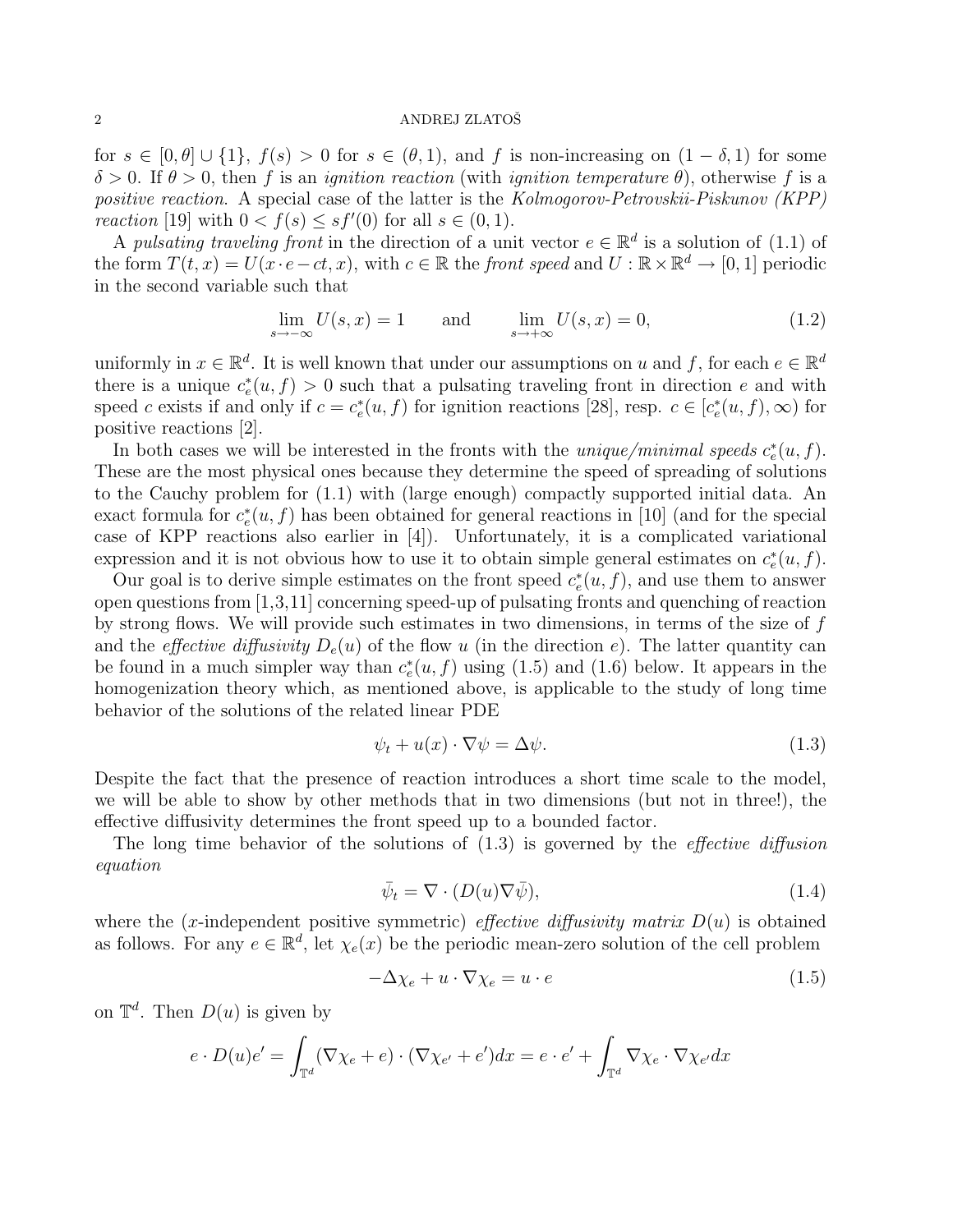for any  $e, e' \in \mathbb{R}^d$ . The effective spreading in the direction of a unit vector  $e \in \mathbb{R}^d$  is now governed by the effective diffusivity

$$
D_e(u) \equiv e \cdot D(u)e = 1 + \|\nabla \chi_e\|_{L^2(\mathbb{T}^d)}^2.
$$
\n(1.6)

When the nonlinearity in  $(1.1)$  is weak (the reaction time scale is large) so that we have

$$
T_t + u(x) \cdot \nabla T = \Delta T + \varepsilon^2 f(T)
$$

with  $\varepsilon \ll 1$ , the long time–large space scaling  $t \mapsto t/\varepsilon^2$ ,  $x \mapsto x/\varepsilon$  gives

$$
T_t + \frac{1}{\varepsilon} u\left(\frac{x}{\varepsilon}\right) \cdot \nabla T = \Delta T + f(T).
$$

The homogenized version of this equation is

$$
\bar{T}_t = \nabla \cdot (D(u)\nabla \bar{T}) + f(\bar{T}),
$$

with the unique/minimal front speed in direction e depending on  $D_e(u)$  and f. Although the above approximation holds only on certain space–time scales, it does suggest a relation between  $c_e^*(u, f)$  on one hand and  $D_e(u)$  and f on the other. Our main result confirms this relation in two dimensions:

**Theorem 1.1.** Let f be any combustion-type reaction. There are  $C_1(f)$ ,  $C_2(f) > 0$  such that for any 1-periodic incompressible mean-zero  $C^{1,\delta}$  flow u on  $\mathbb{R}^2$  and any unit vector  $e \in \mathbb{R}^2$ ,

$$
C_1(f)\sqrt{D_e(u)} \le c_e^*(u, f) \le C_2(f)\sqrt{D_e(u)}.\tag{1.7}
$$

Remarks. 1. We have the following estimates on the constants in  $(1.7)$ . From the results of [25] and monotonicity of  $c_e^*(u, f)$  in  $f$  it follows that

$$
C_2(f) \le C \sqrt{\|f(s)/s\|_{\infty}} \left(1 + \sqrt{\|f(s)/s\|_{\infty}}\right)
$$
\n(1.8)

for some  $C > 0$ . If  $m_{\zeta}(f) = \min\{f(s) | s \in [\zeta, 1 - \frac{(1-\zeta)^2}{8}]$  $\left\{\frac{-\zeta f^2}{8}\right\} > 0$  (for each f as above there is such  $\zeta \in (0,1)$ , then from the proof of Theorem 1.1 it follows that

$$
C_1(f) \ge C_\zeta \frac{\sqrt{m_\zeta(f)}}{1 + \sqrt{m_\zeta(f)}}
$$
\n(1.9)

for some  $C_{\zeta} > 0$ . We note that this estimate is optimal up to a constant for small  $m_{\zeta}(f)$ (due to (1.8)), but also for large  $m<sub>c</sub>(f)$ . Indeed,  $C<sub>1</sub>(f)$  is uniformly bounded above in f for KPP reactions [25] and thus for all reactions.

2. In particular,  $C_j(mf) \sim \sqrt{m}$   $(j = 1, 2)$  as  $m \to 0$  for any fixed f.

3. In the case of KPP reactions, this result has been proved in [23,25], which also implies the upper bound for general reactions (see Remark 1). This case is considerably simpler due to the fact that  $c_e^*(u, f) = c_e^*(u, \tilde{f})$ , where  $\tilde{f}(s) \equiv f'(0)s$  and  $c_e^*(u, \tilde{f})$  is the minimal front speed for the *linear equation* (1.1) with  $\tilde{f}$  in place of f. (Fronts for  $\tilde{f}$  do not converge to 1 as  $x \cdot e \rightarrow -\infty$  but rather grow exponentially.)

The relation  $c_e^*(u, f) \sim C(f) \sqrt{D_e(u)}$  is analogous to that in the case of  $u \equiv 0$  and constant diffusivity matrix  $D > 0$ . Indeed, spatial scaling  $x \mapsto \sqrt{D}x$  shows that the unique/minimal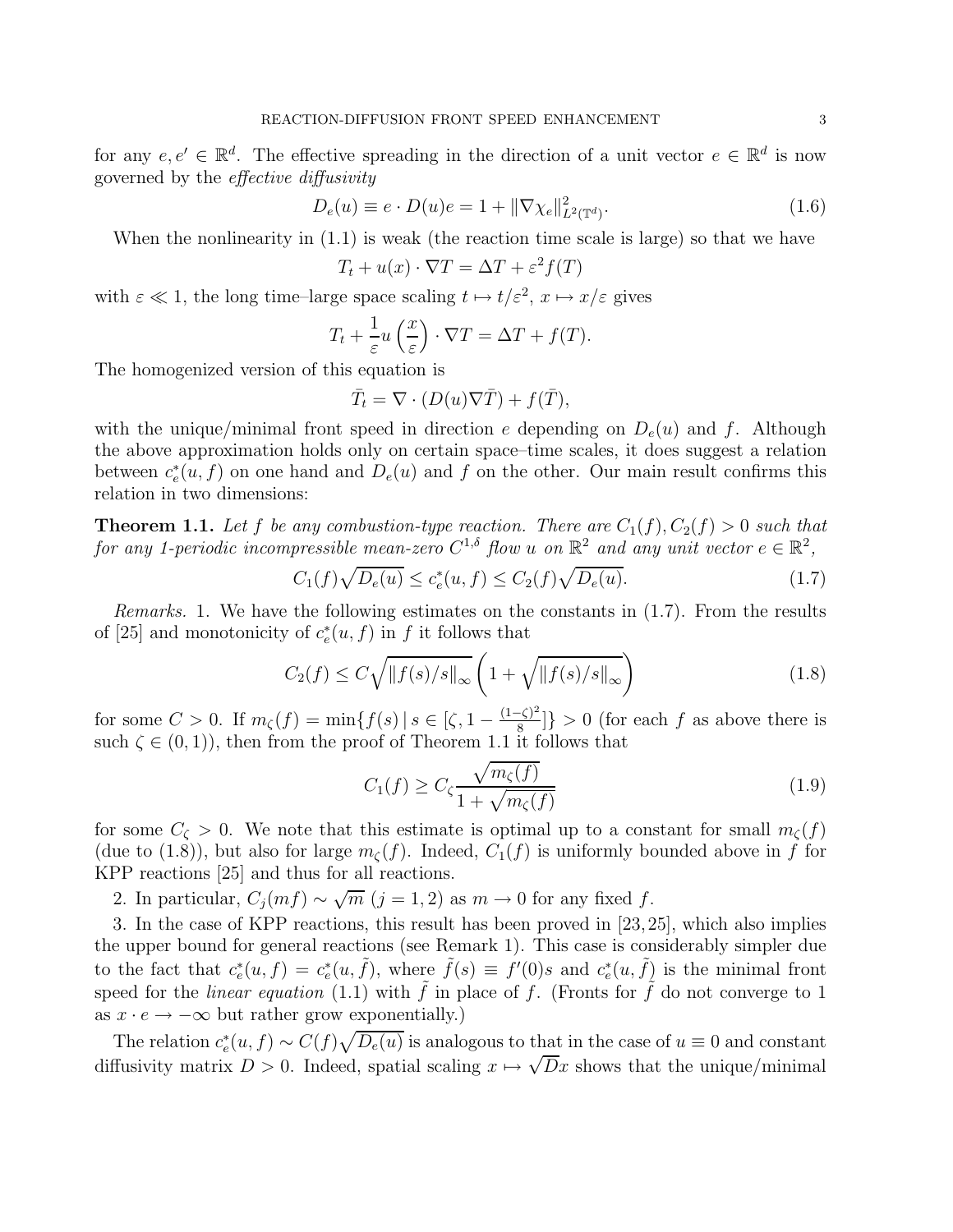front speed in the direction  $e$  for  $T_t = \nabla \cdot (D \nabla T) + f(T)$  is  $C(f)\sqrt{e \cdot De}$  (with  $C(f) \equiv c_e^*(0, f)$ independent of e). The problem with  $u \neq 0$ , however, is that the convergence of solutions of  $(1.3)$  to those of  $(1.4)$  occurs on large time scales, while solutions of  $(1.1)$  can be effectively estimated using  $(1.3)$  on short time scales only. We will therefore study *short time diffusivity* for  $(1.3)$  in Section 2 and relate it to  $D_e(u)$  in Theorem 2.1 below. The theorem, which applies in all dimensions, will be a key step towards overcoming this problem for  $d = 2$ .

The restriction to two dimensions comes from Theorem 3.1 below, a relation between the speed and the width of a front. It turns out, in fact, that this result and Theorem 1.1 are false in dimensions  $d \geq 3$ , and Theorem 5.1 shows that the bounds in (1.7) cannot hold with flow-independent  $C_1(f)$  and  $C_2(f)$  for  $d \geq 3!$ 

This raises an interesting question about large deviations of the stochastic process  $X_t^x$ from (2.1), corresponding to (1.3). If  $I_{e,u}$  is the rate function for  $Z_t^{x,e} \equiv (x - \bar{X}_t^x) \cdot e$  (i.e.,  $\lim_{t\to\infty}t^{-1}\ln\mathbb{P}_{\Omega}(\bar{Z}_{t}^{x,e}\gt ct)=-I_{e,u}(c)$  for  $c>0$  and any x), then  $I_{e,u}(c_{e}^{*}(u,f))=f'(0)$  holds for KPP reactions. From [25] we know that in two dimensions we have  $c_e^*(u, f)/\sqrt{D_e(u)} =$  $2\sqrt{f'(0)} + O(f'(0)^{3/4})$  for small  $f'(0)$  and KPP f, with an  $(e, u)$ -independent error bound. This means that  $I_{e,u}(c) \approx c^2/4D_e(u)$  for  $c \lesssim \sqrt{D_e(u)}$ , in the sense of  $4D_e(u)I_{e,u}(c)/c^2 \to 1$ as  $c/\sqrt{D_e(u)} \to 0$ , uniformly in e, u. That is, effective diffusivity  $D_e(u)$  yields a good approximation of the rate function  $I_{e,u}(c)$  for  $c \leq \sqrt{D_e(u)}$  in two dimensions. However, Theorem 5.1 shows that this is not true for general flows in more dimensions. At this point we do not know how to explain this difference.

Motivated by a conjecture from [1, 3] (see Corollary 1.3 below), we are particularly interested in the strong flow asymptotics of the unique/minimal speed  $c_e^*(Au, f)$  for

$$
T_t + Au(x) \cdot \nabla T = \Delta T + f(T), \qquad (1.10)
$$

with the flow profile u as above and flow amplitude  $A \in \mathbb{R}$  large. A natural question is which flow profiles are able to arbitrarily speed up fronts provided their amplitude is large enough (see  $[1, 3, 13, 17, 23, 25, 27, 30, 32]$ ). Having proved Theorem 1.1, this question in two dimensions becomes equivalent to the question of the asymptotics of  $D_e(Au)$ . The latter is much simpler since  $D_e(Au)$  can be computed via (1.5) and (1.6) with Au in place of u. In particular, it has been proved in  $[6, 12, 25]$  (see, e.g., Proposition 1.2 in [25]) that in any dimension,  $\limsup_{A\to\infty} D_e(Au) < \infty$  when the equation

$$
u \cdot \nabla \phi_e = u \cdot e \tag{1.11}
$$

has a solution  $\phi_e \in H^1(\mathbb{T}^d)$ , and  $\lim_{A\to\infty} D_e(Au) = \infty$  when (1.11) has no such solution. We therefore obtain the following characterization.

**Corollary 1.2.** Let  $u(x)$  be a 1-periodic incompressible mean-zero  $C^{1,\delta}$  flow on  $\mathbb{R}^2$ , let  $e \in \mathbb{R}^2$ be a unit vector and f any combustion-type reaction.

(i) If (1.11) has a solution  $\phi_e \in H^1(\mathbb{T}^2)$ , then

$$
\limsup_{A \to \infty} c_e^*(Au, f) < \infty. \tag{1.12}
$$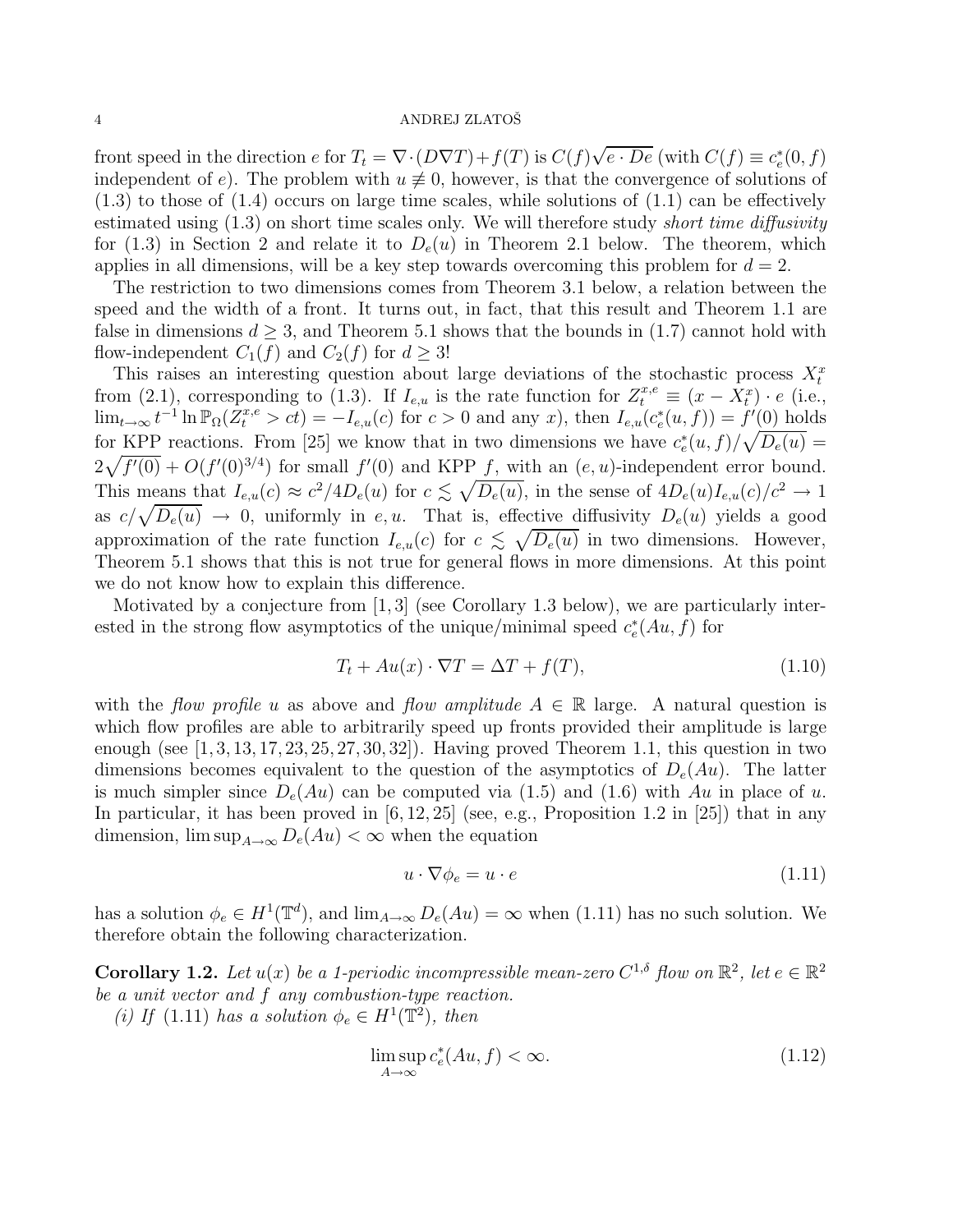(ii) If (1.11) has no solutions in  $H^1(\mathbb{T}^2)$ , then

$$
\lim_{A \to \infty} c_e^*(Au, f) = \infty. \tag{1.13}
$$

*Remark.* This result has been proved in [25] for KPP reactions but is new for general  $f$ .

Of particular interest have recently been both percolating and cellular flows. Percolating flows possess streamlines (solutions of the ODE  $X' = u(X)$ ) joining  $x \cdot e = -\infty$  and  $x \cdot e = \infty$ , a special case being *shear flows*  $u(x) = v(x_2, \ldots, x_d)e_1$ . Existence of such streamlines has obviously a strong effect on speed-up of fronts. Cellular flows, on the other hand, possess only closed streamlines, a prototypical example being  $u_{cell}(x) = \nabla^{\perp}(\sin 2\pi x_1 \sin 2\pi x_2)$  whose streamlines are depicted in Figure 1. Their effect on speed-up of fronts is therefore more



FIGURE 1. Streamlines of the cellular flow  $u_{cell}$ .

subtle, with diffusion across a thin boundary layer near the flow separatrices playing an important role. The interest in these flows stems from them being ubiquitous in nature. They appear as a result of instabilities in fluids such as Rayleigh-Bénard instability in heat convection, Taylor vortices in a Couette flow between rotating cylinders, or heat expansion driven Landau-Darrieus instability.

Corollary 1.2 shows speed-up of fronts in the sense of (1.13) for both percolating and cellular flows but known estimates on the effective diffusivity and Theorem 1.1 yield more precise asymptotics. For percolating flows

$$
0 < \liminf_{A \to \infty} \frac{c_e^*(Au, f)}{A} \le \limsup_{A \to \infty} \frac{c_e^*(Au, f)}{A} < \infty \tag{1.14}
$$

has been conjectured in  $[1]$  and later proved for all f in  $[17]$ , and can also be recovered from Theorem 1.2 in [32] and Theorem 1.1. The asymptotic  $c_e^*(Au_{cell}, f) \sim A^{1/4}$  for the above cellular flow has also been conjectured in [1, 3] and obtained in [23] for KPP reactions, but the best result for general reactions has been  $A^{1/5} \lesssim c_e^*(Au_{cell}, f) \lesssim A^{1/4}$  for  $e = e_1$  [17].

Using Theorem 1.1 and the estimate  $D_e(Au) \sim A^{1/2}$  from [20], we now obtain the conjectured asymptotic from [1,3] for general incompressible periodic cellular flows and all  $f$ . We also need to assume, as in [20], that the stream function of the flow has only nondegenerate critical points (otherwise the result is not true in general). That is, there is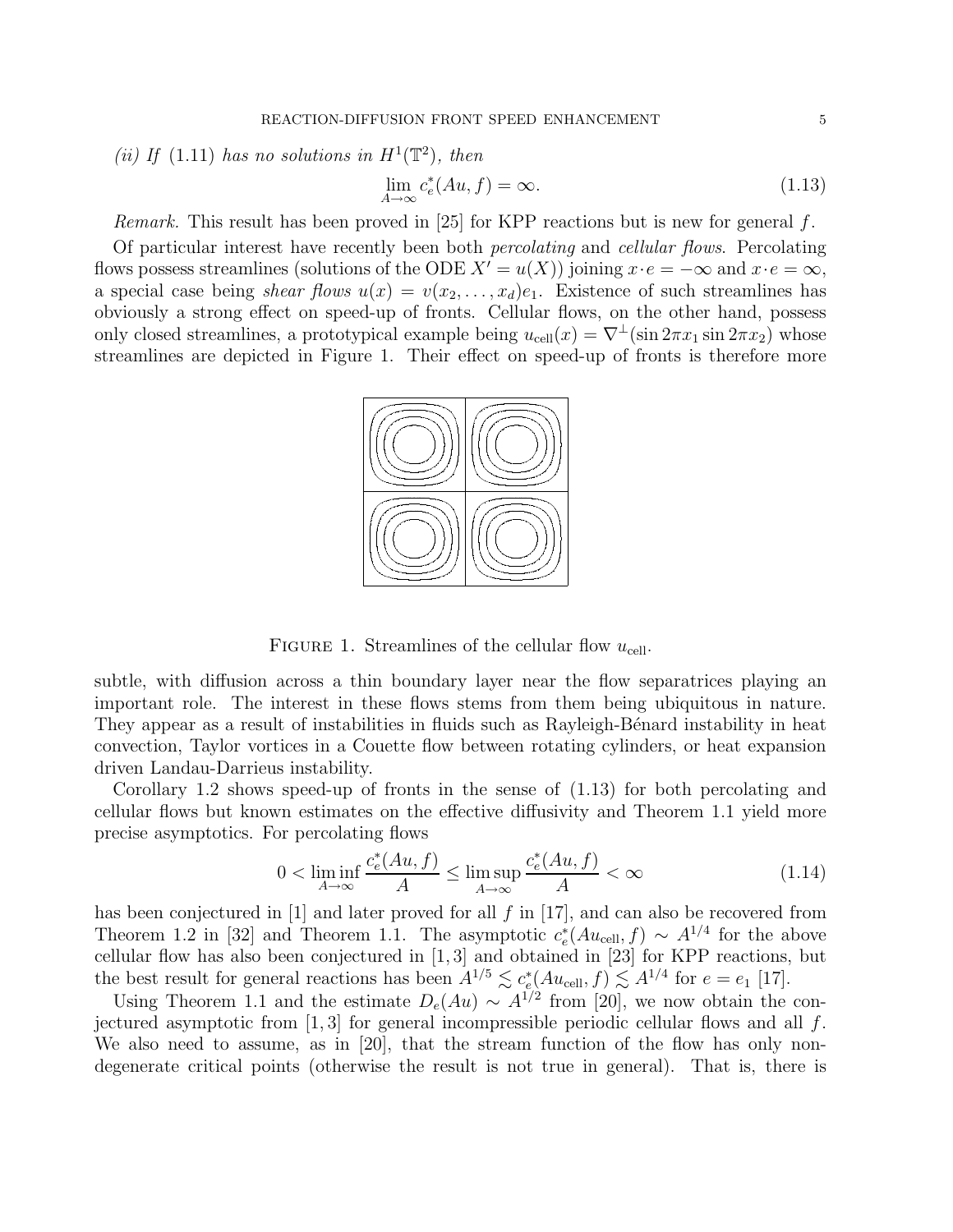a periodic  $C^{2,\delta}$  function  $H : \mathbb{R}^2 \to \mathbb{R}$  with only non-degenerate critical points such that  $u = \nabla^{\perp} H \equiv (-H_{x_2}, H_{x_1})$  and the complement of the the level set  $H = 0$  has only bounded connected components (flow cells). Notice that this allows for almost arbitrary periodic geometry of the flow cells. We will call such u periodic non-degenerate cellular flows.

**Corollary 1.3.** Consider a 1-periodic non-degenerate cellular flow u on  $\mathbb{R}^2$ , let  $e \in \mathbb{R}^2$  be a unit vector, and f any combustion-type reaction. Then

$$
0 < \liminf_{A \to \infty} \frac{c_e^*(Au, f)}{A^{1/4}} \le \limsup_{A \to \infty} \frac{c_e^*(Au, f)}{A^{1/4}} < \infty. \tag{1.15}
$$

As mentioned above, we also address the closely related question of *quenching* of reaction by cellular flows. Quenching occurs in the Cauchy problem for  $(1.1)$  with initial data  $T(0, x) =$  $T_0(x)$  when  $||T(t, \cdot)||_{\infty} \to 0$  as  $t \to \infty$ . This happens for ignition reactions when  $T_0$  is small in some sense so that  $T(\tau, \cdot)$  becomes uniformly smaller than the ignition temperature for some  $\tau > 0$  (and thus T solves (1.3) for  $t > \tau$  by the maximum principle). But sometimes even large initial data can be quenched with the help of enhanced diffusion due to mixing by strong flows.

It has been proved in [11] that the flow  $Au_{\text{cell}}$  quenches initial data supported in a strip of width L provided the amplitude  $A \gtrsim L^4 \ln L$ . The authors also conjectured that the factor  $\ln L$  can be removed (heuristically, the minimal quenching amplitude should be such that  $c_e^*(Au, f) \sim L$ , i.e.,  $A \sim L^4$ ). We prove this conjecture for all periodic non-degenerate cellular flows on  $\mathbb{R}^2$ , which are also symmetric across the  $x_2$  axis (i.e., the stream function H is odd in  $x_1$ ). We will call such periodic non-degenerate flows, which include  $u_{cell}$ , symmetric.

**Theorem 1.4.** Consider a 1-periodic symmetric non-degenerate cellular flow u on  $\mathbb{R}^2$ . There are  $\gamma_{\theta} > 0$  (independent of u) and  $C_{u,\theta} > 0$  such that if f is an ignition reaction with ignition temperature  $\theta > 0$  and  $||f(s)/s||_{\infty} \leq \gamma_{\theta}$ , then initial data  $T_0(x) \in [0, 1]$  supported in  $[-L, L] \times \mathbb{R}$  are quenched whenever  $A \geq C_{u,\theta}L^4$ .

Remarks. 1. We note that the bound  $\gamma_{\theta}$  on f is in fact necessary. It is easy to show that if f is large enough, then even a single cell with Dirichlet boundary conditions can support the reaction for any  $A$  [11].

2. As in [11], scaling shows that  $||f(s)/s||_{\infty} \leq \gamma_{\theta}$  can be replaced by the requirement that the period of u be smaller than  $||f(s)/s||_{\infty}^{1/2} \gamma_{\theta}^{-1/2}$  $\overset{\sim}{\theta}$ <sup>1/2</sup>.

The rest of the paper is organized as follows. In Section 2 we introduce our main technical tool, Theorem 2.1, relating short and long time diffusivity of (1.3) in any dimension. In Section 3 we prove Theorem 3.1, a relation between the speed and the width of a front in two dimensions, and then Theorem 1.1. In Section 4 we prove Theorem 1.4 and in Section 5 we provide a counterexample to Theorem 1.1 in three and more dimensions.

It is a pleasure to thank James Nolen for useful discussions. The author has been supported in part by the NSF grant DMS-0901363 and by an Alfred P. Sloan Research Fellowship.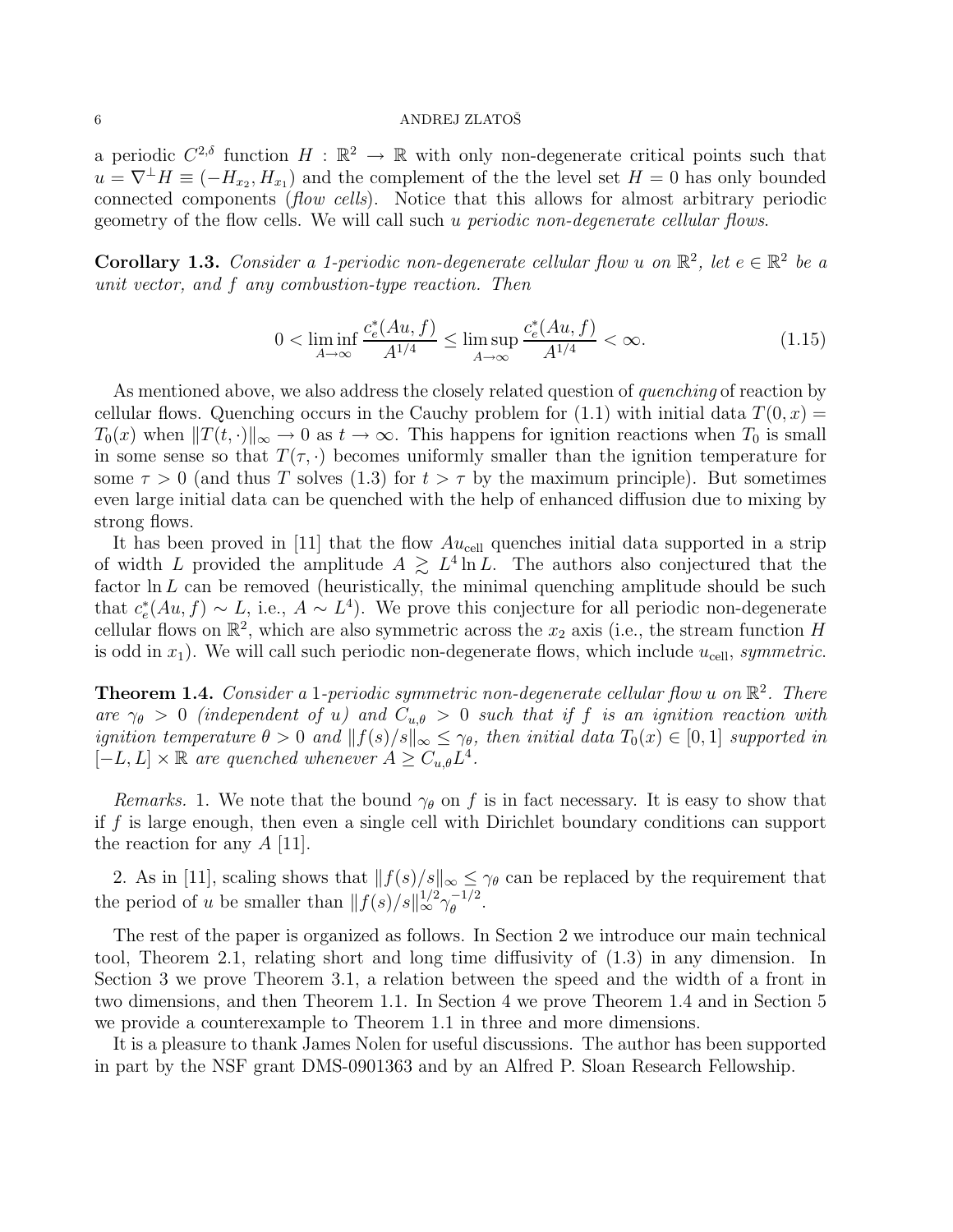### 2. Short Time Diffusivity of Periodic Flows

In this section we show that there is a close relation between short- and long-time diffusivity of the parabolic operator in (1.3). The results contained here are valid in any dimension.

Consider the stochastic process  $X_t^x$  starting at  $x \in \mathbb{R}^d$  and satisfying the stochastic differential equation

$$
dX_t^x = \sqrt{2} dB_t - u(X_t^x)dt, \qquad X_0^x = x,\tag{2.1}
$$

where  $B_t$  is a normalized Brownian motion on  $\mathbb{R}^d$  with  $B_0 = 0$  (defined on a probability space  $(\Omega, \mathcal{B}_{\infty}, \mathbb{P}_{\Omega})$ . By Lemma 7.8 in [24], we have that if  $\psi$  solves  $(1.3)$  with  $\psi(0, x) = \psi_0(x)$ , then

$$
\psi(t,x) = \int_{\mathbb{R}^d} \psi_0(y) k_t(x,y) dy = \mathbb{E}_{\Omega} \big( \psi_0(X_t^x) \big), \tag{2.2}
$$

with  $k_t(x, y)$  the fundamental solution for (1.3) and  $\mathbb{E}_{\Omega}$  expectation with respect to  $\omega \in \Omega$ . That is,  $k_t(x,.)$  is the density for  $X_t^x$ .

We also have that if T solves (1.1) with  $T(0, x) = T_0(x)$  and  $\psi_0(x) = T_0(x) \geq 0$ , then by the comparison principle [26], for all  $t, x$ ,

$$
0 \le \psi(t, x) \le T(t, x) \le e^{t||f(s)/s||_{\infty}} \psi(t, x). \tag{2.3}
$$

We will use this relation to obtain short time upper estimates on the solution of  $(1.1)$ .

We start the study of short time diffusivity for (1.3) with noting that uniformly in  $x \in \mathbb{R}^d$ ,

$$
\lim_{t \to \infty} \mathbb{E}_{\Omega} \left( \frac{\left| \left( X_t^x - x \right) \cdot e \right|^2}{2t} \right) = D_e(u). \tag{2.4}
$$

This is based on the fact that

$$
\mathbb{E}_{\Omega}\left(\left|\left(X_t^x - x\right) \cdot e\right|^2\right) = \int_{\mathbb{R}^d} |(y - x) \cdot e|^2 k_t(x, y) \, dy = \int_{\mathbb{R}^d} |(\sqrt{t} \, y - x) \cdot e|^2 t^{d/2} k_t(x, \sqrt{t} \, y) \, dy
$$

and the following estimates on  $k_t(x, y)$ :

$$
t^{d/2}k_t(x,\sqrt{t}y) \to k_1^*(0,y) \text{ in } L^2(\mathbb{R}^d) \text{ as } t \to \infty \text{, uniformly in } x;
$$
  

$$
0 \le k_t(x,y) \le Ct^{-d/2}e^{-|x-y|^2/Ct} \text{ for some } u\text{-dependent } C > 0.
$$

The first is the standard homogenization limit (see, e.g.,  $(14, 21)$ ) with

$$
k_t^*(x, y) \equiv \frac{1}{\sqrt{\det(D(u))} (4\pi t)^{d/2}} e^{-(y-x)\cdot D(u)^{-1}(y-x)/4t}
$$

the fundamental solution of (1.4), the second is the Nash-Aronson estimate for mean-zero flows (see, e.g.,  $[22]$ ). The limit  $(2.4)$  now follows from

$$
\int_{\mathbb{R}^d} |y \cdot e|^2 k_1^*(0, y) dy = \int_{\mathbb{R}^d} \frac{|\sqrt{D(u)} z \cdot e|^2}{(4\pi)^{d/2}} e^{-z^2/4} dz = \int_{\mathbb{R}^d} \frac{|z \cdot \sqrt{D(u)} e|^2}{(4\pi)^{d/2}} e^{-z^2/4} dz = 2D_e(u).
$$

The main result of this section is a lower bound on short time diffusivity for (1.3):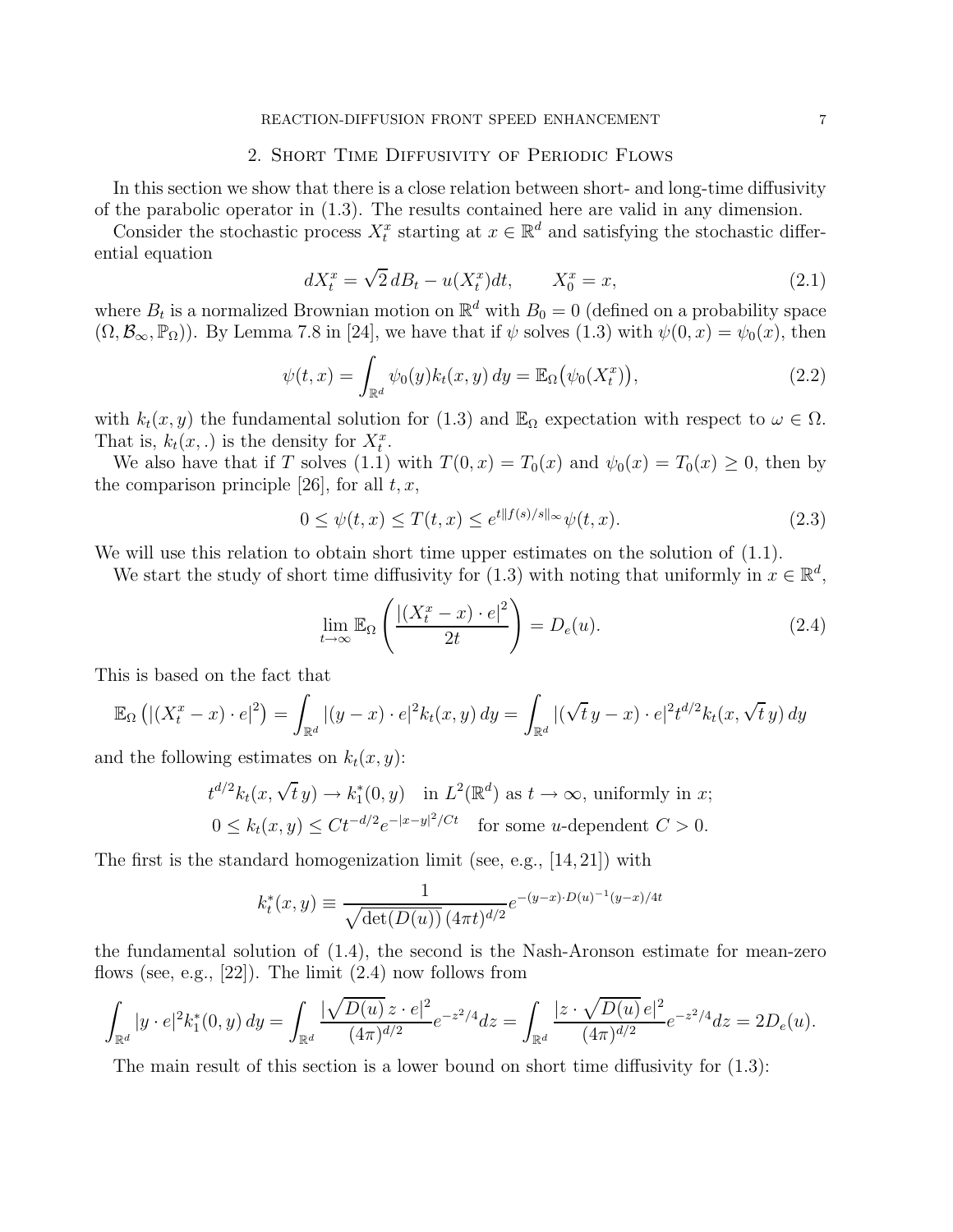**Theorem 2.1.** There is  $C > 0$  such that for any  $\tau \geq 1$ , any 1-periodic incompressible mean-zero Lipschitz flow u and any  $\alpha > 0$  there are  $x \in \mathbb{R}^d$  and  $t \in [0, \tau]$  such that

$$
\mathbb{P}_{\Omega}\left(\left|\left(X_t^x - x\right) \cdot e\right| \ge \alpha \sqrt{\tau D_e(u)}\right) \ge 1 - C\alpha. \tag{2.5}
$$

*Proof.* We first note that if  $\tilde{\Omega} \equiv \mathbb{T}^d \times \Omega$  is equipped with the product probability measure (i.e., the first coordinate  $x \in \mathbb{T}^d$  is uniformly distributed), then (2.4) gives

$$
\lim_{t \to \infty} \mathbb{E}_{\tilde{\Omega}} \left( \frac{|(X_t^x - x) \cdot e|^2}{2t} \right) = D_e(u),\tag{2.6}
$$

where the expectation is with respect to  $(x, \omega) \in \tilde{\Omega}$ . Then we have

**Lemma 2.2.** There is  $\tilde{C} > 0$  such that for any  $\tau > 1$  and u as in Theorem 2.1,

$$
\mathbb{E}_{\tilde{\Omega}}\left(\left|\left(X_{\tau}^x - x\right) \cdot e\right|^2\right) \ge \tilde{C}\tau D_e(u),\tag{2.7}
$$

*Proof.* Let us first assume  $\tau = 1$ . For  $x \in \mathbb{T}^d$ , let  $\tilde{X}_t^x \equiv X_t^x \mod 1 \in \mathbb{T}^d$  be the process corresponding to (1.3) on  $\mathbb{T}^d$ . We note that  $\tilde{X}_t^x$  is uniformly distributed over  $\mathbb{T}^d$  as a random variable on  $\tilde{\Omega}$ . Indeed, if  $B \subseteq \mathbb{T}^d$  and  $\psi_0(x) = \chi_B(x)$ , then for each  $t \geq 0$ ,

$$
\mathbb{P}_{\tilde{\Omega}}(\tilde{X}^x_t \in B) = \int_{\mathbb{T}^d} \psi(t, x) dx = \int_{\mathbb{T}^d} \psi(0, x) dx = |B|
$$

because the evolution (1.3) preserves the total mass of  $\psi$ .

We next let  $Y_t^x \equiv X_t^x - X_{t-1}^x$  and  $Z_t^x \equiv Y_t^x \cdot e$ . Then periodicity of u implies

$$
Y_t^x = X_1^{X_{t-1}^x} - X_{t-1}^x = X_1^{\tilde{X}_{t-1}^x} - \tilde{X}_{t-1}^x
$$

in law. Since the  $\tilde{X}_{t-1}^x$  for all  $t \geq 1$  are identically distributed as random variables on  $\tilde{\Omega}$ , the same is true for the increment displacements  $Y_t^x$  as well as the  $Z_t^x$ . In particular, for each  $t \geq 1$ ,

$$
\mathbb{E}_{\tilde{\Omega}}(|Z_t^x|^2) = \mathbb{E}_{\tilde{\Omega}}(|Z_1^x|^2). \tag{2.8}
$$

We also have  $(X_N^x - x) \cdot e = \sum_{n=1}^N Z_n^x$  for any  $N \in \mathbb{N}$  and so by  $(2.6)$ ,

$$
\sum_{n,m=1}^{N} \mathbb{E}_{\tilde{\Omega}} \left( Z_n^x Z_m^x \right) = 2ND_e(u) + o(N). \tag{2.9}
$$

Since  $|\mathbb{E}_{\tilde{\Omega}}(Z_n^x Z_m^x)| \leq \mathbb{E}_{\tilde{\Omega}}(|Z_1^x|^2)$  is obvious from (2.8) and the Schwarz inequality, we will obtain (2.7) for  $\tau = 1$  if we can show the existence of u-independent  $M \in \mathbb{N}$  and  $\gamma > 0$  such that

$$
|\mathbb{E}_{\tilde{\Omega}}\left(Z_n^x Z_m^x\right)| \le 2^{-\gamma|m-n|} \mathbb{E}_{\tilde{\Omega}}(|Z_1^x|^2). \tag{2.10}
$$

whenever  $|m - n| \geq M + 1$ .

We denote  $h_t(x, y) \equiv \sum_{j \in \mathbb{Z}^d} k_t(x, y + j)$  the fundamental solution for (1.3) on  $\mathbb{T}^d$ , with  $k_t$ from (2.2). We then have

$$
\int_{\mathbb{T}^d} h_t(x, y) \, dy = \int_{\mathbb{T}^d} h_t(x, y) \, dx = 1. \tag{2.11}
$$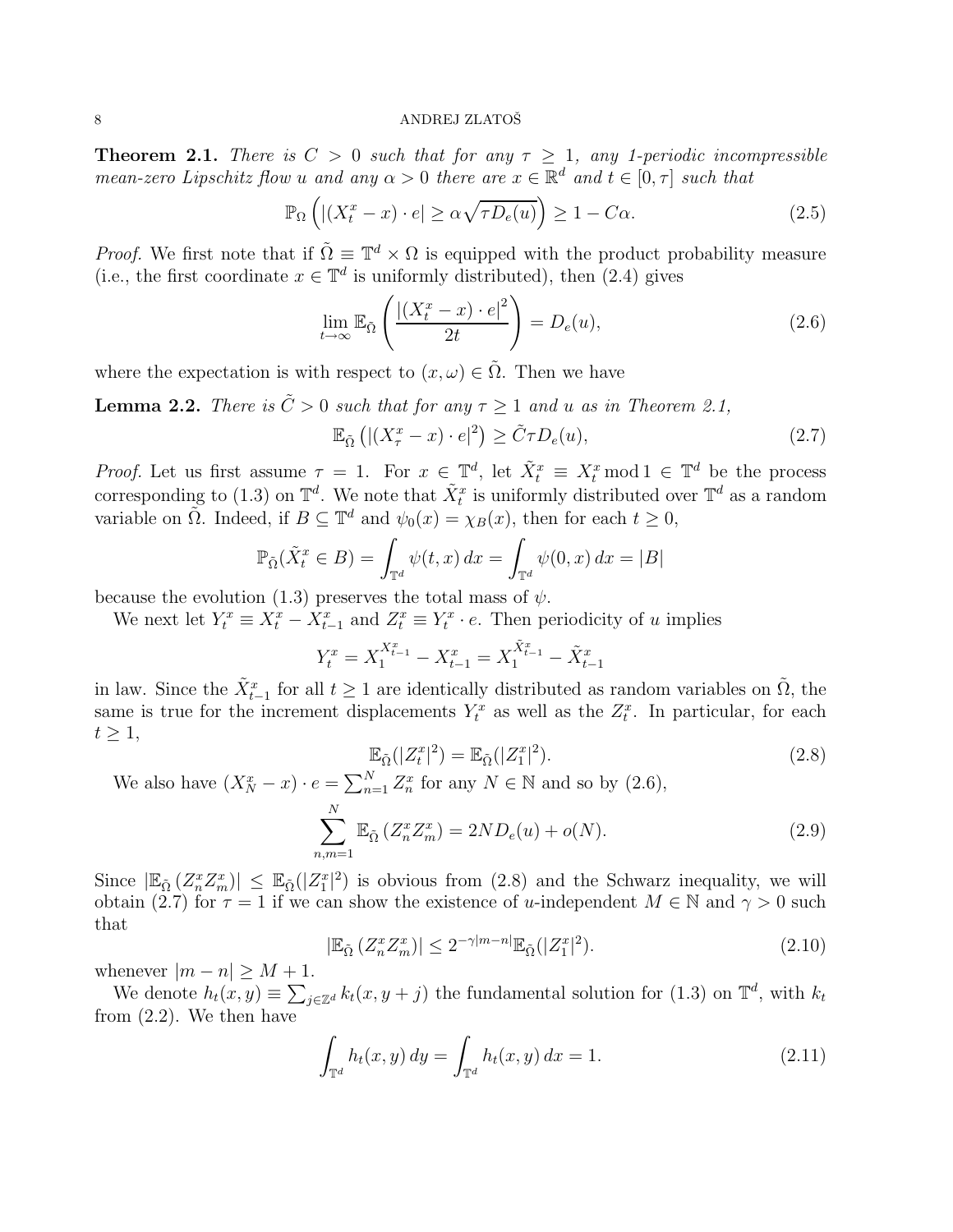By Lemma 5.6 in [9], there is  $M \in \mathbb{N}$  such that for all u as above,  $||h_M(.,.) - 1||_{\infty} \le \frac{1}{2}$  $\frac{1}{2}$ . The maximum principle gives  $||h_t(.,.) - 1||_{\infty} \le ||h_s(.,.) - 1||_{\infty}$  for  $t \ge s$  and this together with  $(h_t - 1) * (h_s - 1) = h_{t+s} - 1$  (from (2.11)) implies for all  $m \ge M$  and  $\gamma \equiv (2M)^{-1}$ ,

$$
||h_m(.,.) - 1||_{\infty} \le 2^{-\gamma(m+1)}.
$$
\n(2.12)

As a final prerequisite, we note that

$$
\int_{(\mathbb{T}^d)^2} \sum_{j \in \mathbb{Z}^d} (y + j - x) k_t(x, y + j) \, dx dy = 0. \tag{2.13}
$$

This can be obtained by taking the initial datum  $\psi_0(x) = \chi_{\mathbb{T}^d}(x)$  in (1.3) on  $\mathbb{R}^d$  and evaluating

$$
\frac{d}{dt} \int_{\mathbb{R}^d} x \psi \, dx = \int_{\mathbb{R}^d} x \Delta \psi - x \nabla \cdot (u\psi) \, dx = \int_{\mathbb{R}^d} u \psi \, dx = \int_{\mathbb{T}^d} u(x) \sum_{j \in \mathbb{Z}^d} \psi(t, x + j) \, dx = 0,
$$

 $\sum_{j\in\mathbb{Z}^d} \psi(t, x+j) \equiv 1$  and u being mean-zero. Thus for each  $t \geq 0$  (recall that  $\mathbb{T}^d = \left[-\frac{1}{2}\right]$ where we used integration by parts (with the Nash-Aronson estimate for  $\psi$ ), the fact that  $\frac{1}{2}, \frac{1}{2}$  $\frac{1}{2}$ ]<sup>d</sup>),

$$
0 = \int_{\mathbb{R}^d} x \psi(t, x) dx = \int_{\mathbb{R}^d \times \mathbb{T}^d} x k_t(x, y) dx dy = \int_{\mathbb{R}^d \times \mathbb{T}^d} (x - y) k_t(x, y) dx dy
$$

because  $\int_{\mathbb{R}^d} y k_t(x, y) dx = y$ . Now (2.13) follows from periodicity:

$$
0 = \int_{(\mathbb{T}^d)^2} \sum_{j \in \mathbb{Z}^d} (x + j - y) k_t(x + j, y) \, dx dy = - \int_{(\mathbb{T}^d)^2} \sum_{j \in \mathbb{Z}^d} (y - j - x) k_t(x, y - j) \, dx dy.
$$

In what follows we denote  $x_e \equiv x \cdot e$  for  $x \in \mathbb{R}^d$ . For  $m-n \geq M+1$  we have by  $k_t * k_s = k_{t+s}$ ,

$$
|\mathbb{E}_{\tilde{\Omega}}(Z_n^x Z_m^x)| = \left| \int_{\mathbb{T}^d \times (\mathbb{R}^d)^4} (x_n - x_{n-1})_e(x_m - x_{m-1})_e k_{n-1}(x, x_{n-1}) k_1(x_{n-1}, x_n) \right|
$$
  
\n
$$
k_{m-1-n}(x_n, x_{m-1}) k_1(x_{m-1}, x_m) dx dx_{n-1} dx_n dx_{m-1} dx_m \Big|
$$
  
\n
$$
= \left| \int_{(\mathbb{T}^d)^5} \sum_{j,l \in \mathbb{Z}^d} (x_n + j - x_{n-1})_e(x_m + l - x_{m-1})_e h_{n-1}(x, x_{n-1}) k_1(x_{n-1}, x_n + j) \right|
$$
  
\n
$$
h_{m-1-n}(x_n, x_{m-1}) k_1(x_{m-1}, x_m + l) dx dx_{n-1} dx_n dx_{m-1} dx_m \Big|.
$$

Here we have used the fact that

$$
\sum_{p,q\in\mathbb{Z}^d} (x_m + p - x_{m-1} - q)_e k_{m-1-n}(x_n, x_{m-1} + q) k_1(x_{m-1} + q, x_m + p)
$$
\n
$$
= \sum_{l\in\mathbb{Z}^d} (x_m + l - x_{m-1})_e \sum_{q\in\mathbb{Z}^d} k_{m-1-n}(x_n, x_{m-1} + q) k_1(x_{m-1} + q, x_m + l + q)
$$
\n
$$
= \sum_{l\in\mathbb{Z}^d} (x_m + l - x_{m-1})_e k_1(x_{m-1}, x_m + l) \sum_{q\in\mathbb{Z}^d} k_{m-1-n}(x_n, x_{m-1} + q)
$$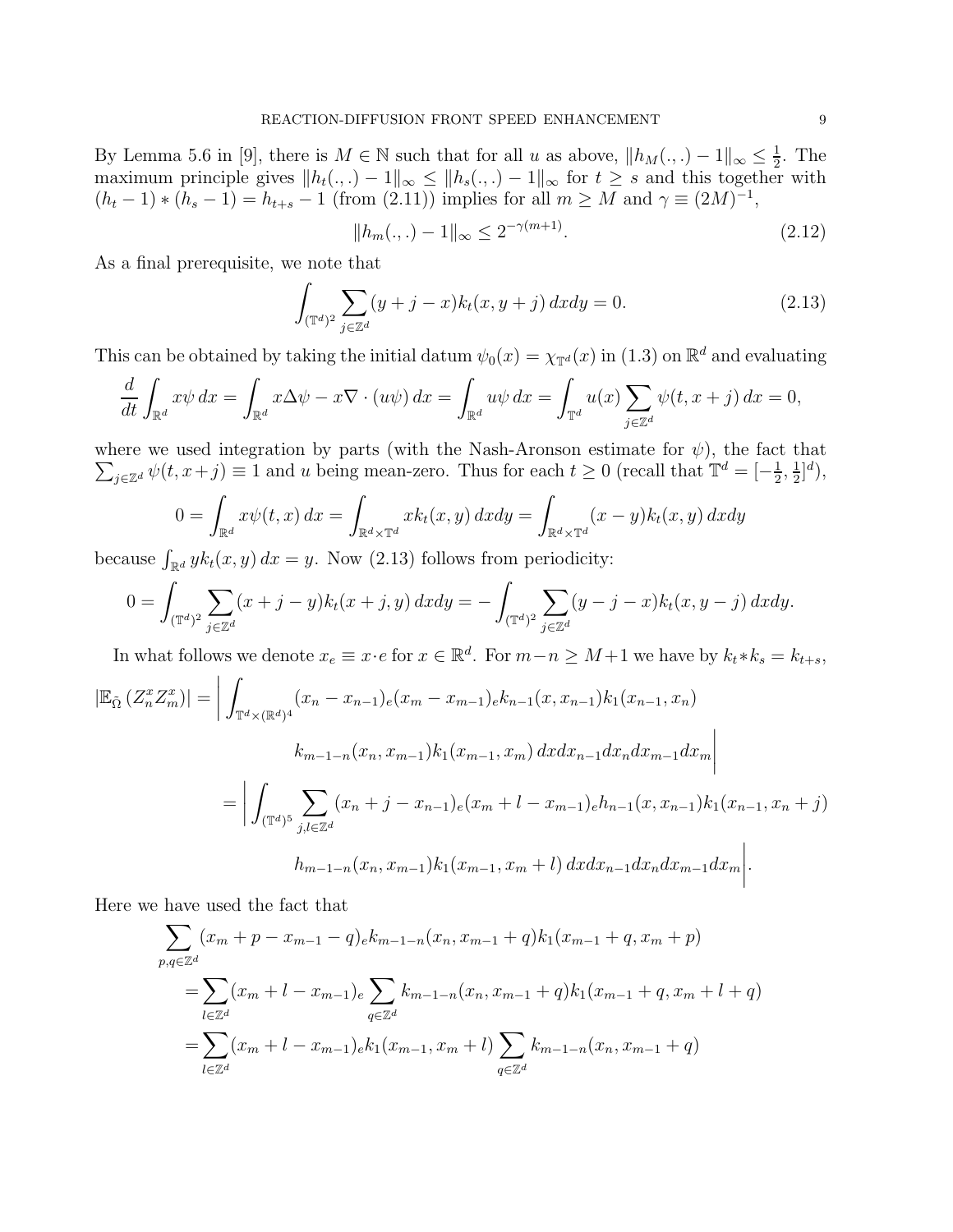# ${\large \bf ANDREJ\ ZLATO\check{\bf S}}$

$$
= \sum_{l \in \mathbb{Z}^d} (x_m + l - x_{m-1})_e h_{m-1-n}(x_n, x_{m-1}) k_1(x_{m-1}, x_m + l)
$$

(due to periodicity of  $u$ ) and similarly

$$
\sum_{p,q\in\mathbb{Z}^d} (x_n + p - x_{n-1} - q)_e k_{n-1}(x, x_{n-1} + q) k_1(x_{n-1} + q, x_n + p)
$$
  
= 
$$
\sum_{j\in\mathbb{Z}^d} (x_n + j - x_{n-1})_e h_{n-1}(x, x_{n-1}) k_1(x_{n-1}, x_n + j).
$$

The integral with respect to x can now be eliminated along with  $h_{n-1}(x, x_{n-1})$  because  $\int_{\mathbb{T}^d} h_{n-1}(x, x_{n-1}) dx = 1$ . Notice that (2.13) gives

$$
\int_{(\mathbb{T}^d)^2} \sum_{l \in \mathbb{Z}^d} (x_m + l - x_{m-1}) \, d\mathfrak{x}_{m-1}, x_m + l) \, dx_{m-1} \, dx_m = 0,
$$

and so (2.12) and Schwarz inequality imply

$$
2^{\gamma(m-n)} |\mathbb{E}_{\tilde{\Omega}} (Z_n^x Z_m^x)| = 2^{\gamma(m-n)} \Big| \int_{(\mathbb{T}^d)^4} \sum_{j,l \in \mathbb{Z}^d} (x_n + j - x_{n-1})_e (x_m + l - x_{m-1})_e k_1(x_{n-1}, x_n + j)
$$
  
\n
$$
[h_{m-1-n}(x_n, x_{m-1}) - 1] k_1(x_{m-1}, x_m + l) dx_{n-1} dx_n dx_{m-1} dx_m \Big|
$$
  
\n
$$
\leq \Big| \int_{(\mathbb{T}^d)^4} \sum_{j,l \in \mathbb{Z}^d} |(x_n + j - x_{n-1})_e|^2 k_1(x_{n-1}, x_n + j) k_1(x_{m-1}, x_m + l) dx_{n-1} dx_n dx_{m-1} dx_m \Big|^{1/2}
$$
  
\n
$$
\Big| \int_{(\mathbb{T}^d)^4} \sum_{j,l \in \mathbb{Z}^d} |(x_m + l - x_{m-1})_e|^2 k_1(x_{n-1}, x_n + j) k_1(x_{m-1}, x_m + l) dx_{n-1} dx_n dx_{m-1} dx_m \Big|^{1/2}
$$
  
\n
$$
= \Big| \int_{(\mathbb{T}^d)^2} \sum_{j \in \mathbb{Z}^d} |(x_n + j - x_{n-1})_e|^2 k_1(x_{n-1}, x_n + j) dx_{n-1} dx_n \Big|^{1/2}
$$
  
\n
$$
\Big| \int_{(\mathbb{T}^d)^2} \sum_{l \in \mathbb{Z}^d} |(x_m + l - x_{m-1})_e|^2 k_1(x_{m-1}, x_m + l) dx_{m-1} dx_m \Big|^{1/2}
$$
  
\n
$$
= \mathbb{E}_{\tilde{\Omega}} (|Z_n^x|^2)^{1/2} \mathbb{E}_{\tilde{\Omega}} (|Z_m^x|^2)^{1/2}.
$$

Now (2.8) yields (2.10), finishing the proof for  $\tau = 1$ . The general case is identical, this time with  $Y_n^x$  being  $X_{n\tau}^x - X_{(n-1)\tau}^x$ , the same  $\gamma$ , M and  $\tilde{C}$ , and  $2N$  replaced by  $2N\tau$  in (2.9) (one actually gets  $\tilde{C} \to 2$  as  $\tau \to \infty$ ).

We will now prove (2.5) with  $C \equiv 10\tilde{C}^{-1/2}$  by contradiction. Assume that for some u there are  $\tau \ge 1$  and  $\alpha > 0$  such that for any  $x \in \mathbb{R}^d$  and any  $t \in [0, \tau]$ ,

$$
\mathbb{P}_{\Omega}\left(\left|\left(X_t^x - x\right) \cdot e\right| < \alpha \sqrt{\tau D_e(u)}\right) > C\alpha. \tag{2.14}
$$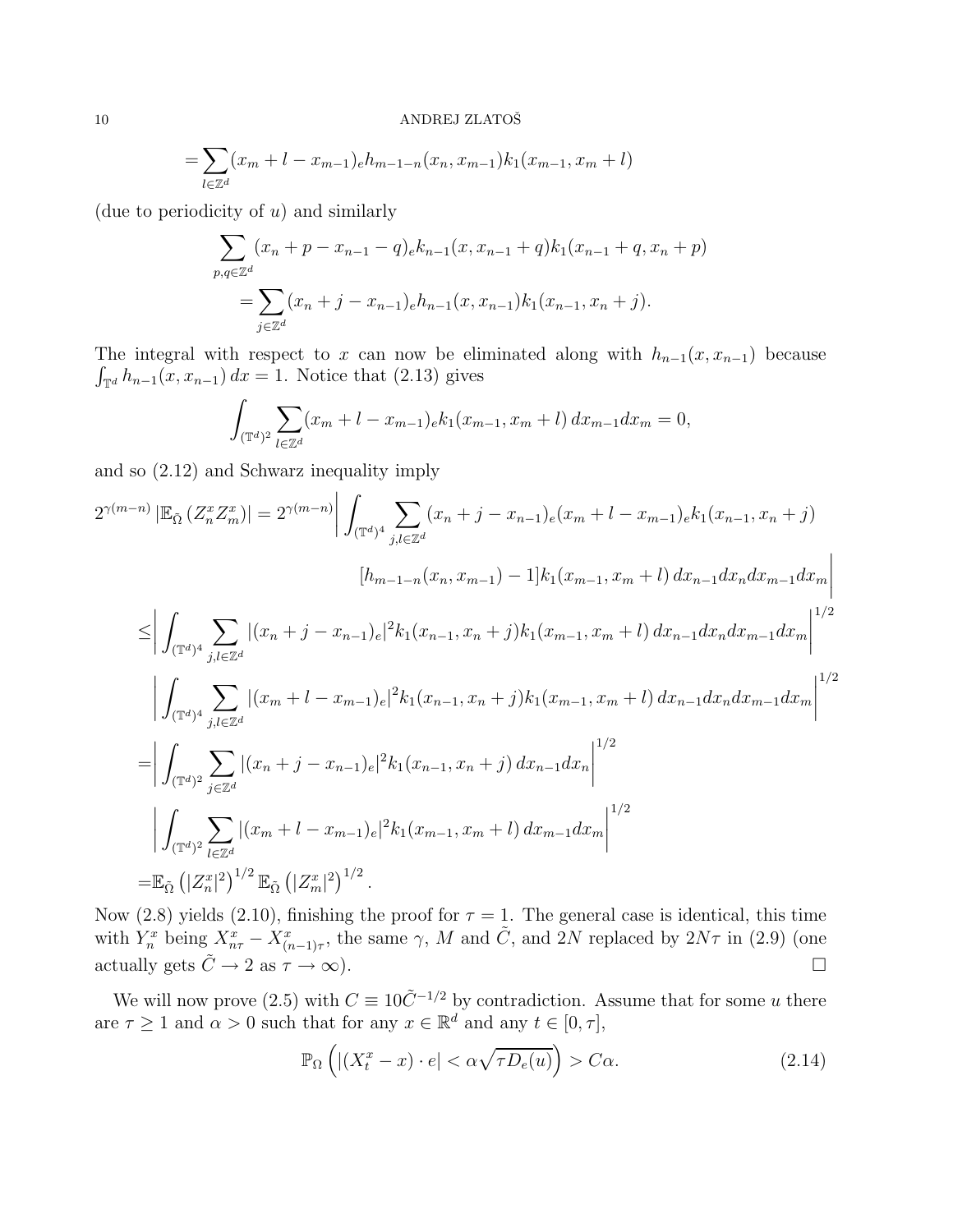We first claim that (2.14) implies for the above C and each  $x \in \mathbb{R}^d$ ,

$$
\mathbb{P}_{\Omega}\left(\forall t \in [0,\tau] : |(X_t^x - x) \cdot e| < \frac{4\sqrt{\tau D_e(u)}}{C} \right) \ge \frac{1}{2}.\tag{2.15}
$$

Indeed, if this is not true, let x be such that the probability in  $(2.15)$  is less than  $\frac{1}{2}$ . This means that there is a subset  $\Omega' \subseteq \Omega$  of measure more than  $\frac{1}{2}$  such that if  $t_j(\omega) \geq 0$  is the first time the (almost surely continuous in t) path  $X_t^x = X_t^x(\omega)$  hits the set

$$
H_j \equiv \{ y \in \mathbb{R}^d \, \big| \, |(y - x) \cdot e| = 2j\alpha \sqrt{\tau D_e(u)} \},
$$

then  $t_j(\omega) \leq \tau$  for each  $\omega \in \Omega'$  and  $j = 0, \ldots, \lfloor \frac{2}{C\alpha} \rfloor$ . Now the strong Markov property of the process  $X_t^x$ , the fact that  $\tau - t_j \in [0, \tau]$ , and (2.14) imply that for  $j = 0, \ldots, \lfloor \frac{2}{C\alpha} \rfloor$  the following conditional probability satisfies

$$
\mathbb{P}_{\Omega}\left(\left|\left(X_{\tau}^{x}-x\right)\cdot e\right|\in\left((2j-1)\alpha\sqrt{\tau D_{e}(u)},(2j+1)\alpha\sqrt{\tau D_{e}(u)}\right)\Big|B_{t_{j}}\right)>C\alpha\chi_{\Omega'}(\omega),
$$

with  $\mathcal{B}_{t_j}$  the  $\sigma$ -algebra corresponding to the stopping time  $t_j$ . Thus

$$
\mathbb{P}_{\Omega}\left(\left|\left(X_{\tau}^{x}-x\right)\cdot e\right| \in \left(\left(2j-1\right)\alpha\sqrt{\tau D_{e}(u)},\left(2j+1\right)\alpha\sqrt{\tau D_{e}(u)}\right)\right) > \frac{C\alpha}{2}
$$

for  $j = 0, \ldots, \lfloor \frac{2}{C\alpha} \rfloor$ . Since  $\frac{C\alpha}{2}(\lfloor \frac{2}{C\alpha} \rfloor + 1) > 1$ , this is a contradiction, thus proving (2.15). Now (2.15) and the almost sure continuity of  $X_t^x$  in t show for each  $x \in \mathbb{R}^d$  and each  $j \ge 1$ ,

$$
\mathbb{P}_{\Omega}\left(\left|\left(X_{\tau}^{x}-x\right)\cdot e\right|\geq \frac{4j\sqrt{\tau D_{e}(u)}}{C}\right)\leq \left(\frac{1}{2}\right)^{j}.
$$

That, however, means

$$
\mathbb{E}_{\tilde{\Omega}}\left(\left|\left(X_{\tau}^{x}-x\right)\cdot e\right|^{2}\right) \leq \frac{16\tau D_{e}(u)}{C^{2}}\sum_{j\geq 1}j^{2}\left[\left(\frac{1}{2}\right)^{j-1}-\left(\frac{1}{2}\right)^{j}\right] = \frac{96\tau D_{e}(u)}{C^{2}} < \tilde{C}\tau D_{e}(u),
$$

contradicting  $(2.7)$ . This finishes the proof of Theorem 2.1.

3. Pulsating Front Speed in 2D

We will now prove Theorem 1.1. The upper bound in  $(1.7)$  is immediate from the results in [25]. Indeed, the same bound has been proved there for KPP reactions with  $C_2(f)$  =  $C\sqrt{f'(0)}(1+\sqrt{f'(0)})$ . One thus only needs to apply this result to some KPP  $\tilde{f}$  such that  $f \leq \tilde{f}$  and  $||f(s)/s||_{\infty} = \tilde{f}'(0)$ , and use the fact that  $c_e^*(u, f) \leq c_e^*(u, \tilde{f})$  due to  $f \leq \tilde{f}$ .

We will now prove the lower bound in (1.7) using Theorem 2.1 coupled with the following bound on the width of the front in terms of its speed. We note that we can assume  $T<sub>t</sub> > 0$ . This has been proved in [2] for all ignition reactions (and also for positive reactions with  $f'(0) > 0$ , and the lower bound in (1.7) for any ignition reaction  $\tilde{f} \leq f$  proves the lower bound for f because again  $c_e^*(u, \tilde{f}) \leq c_e^*(u, f)$ .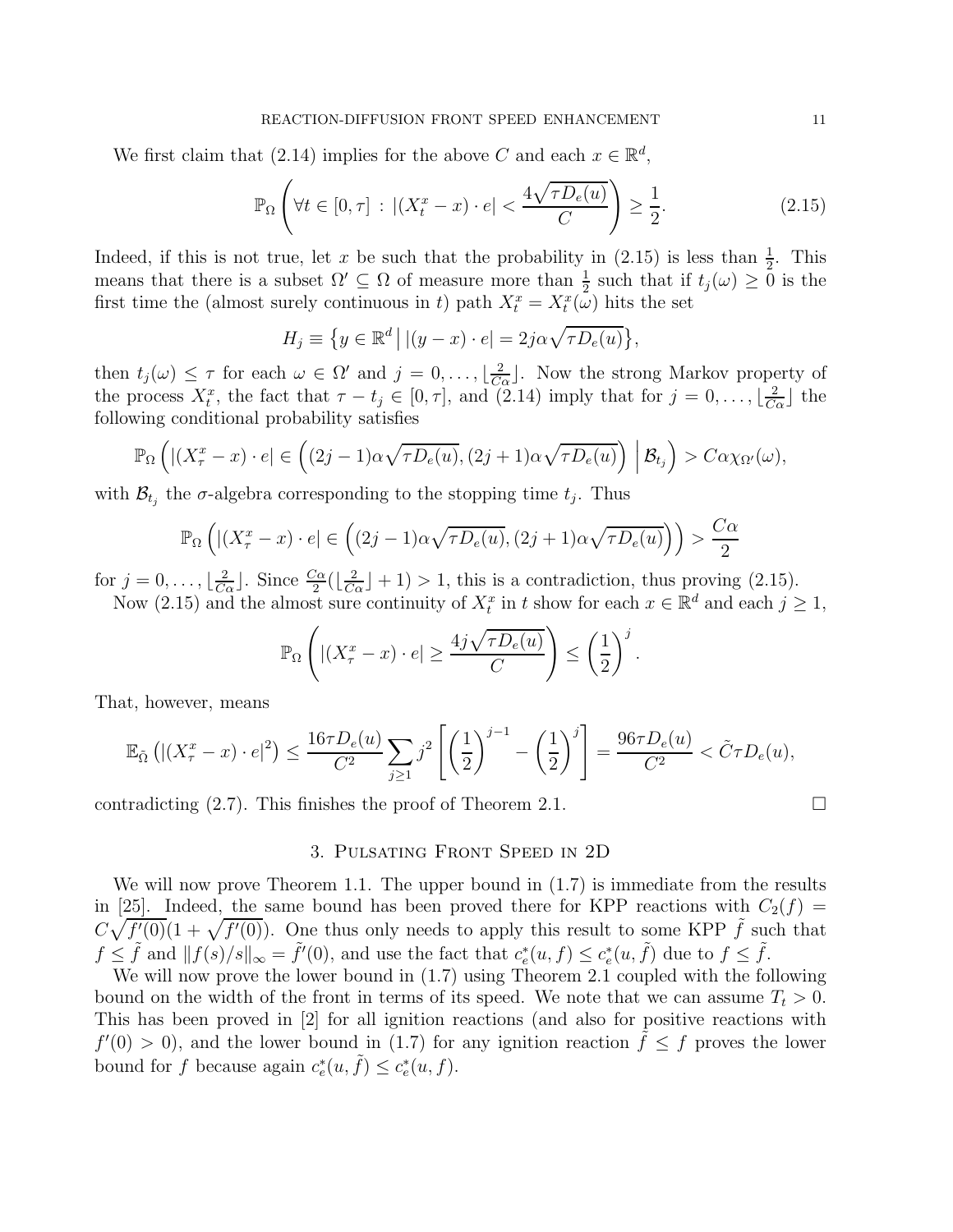**Theorem 3.1.** There is  $C_0 > 0$  such that for any 1-periodic incompressible mean-zero  $C^{1,\delta}$ flow u on  $\mathbb{R}^2$ , any unit vector  $e \in \mathbb{R}^2$ , and any combustion-type reaction f the following holds. If  $f \geq m \chi_{[\zeta,\xi]}$  for some  $m > 0$  and  $0 < \zeta < \xi < 1$ ,  $\varepsilon \in (0,(\xi-\zeta)/2)$ , and  $T(t,x)$  is a pulsating front for (1.1) with speed  $c > 0$  and  $T_t > 0$ , then there is  $z \in \mathbb{R}$  such that for any  $t \in \mathbb{R}$ , any connected set B with

$$
B \subseteq \{x \in \mathbb{R}^2 \mid x \cdot e \ge z + ct + cC_0(m^{-1} + \varepsilon^{-2}) + 2 \text{ and } T(t, x) \ge \zeta + \varepsilon\} \equiv B_t^+
$$

or

$$
B \subseteq \{x \in \mathbb{R}^2 \mid x \cdot e \le z + ct - cC_0(m^{-1} + \varepsilon^{-2}) - 2 \text{ and } T(t, x) \le \xi - \varepsilon\} \equiv B_t^{-}
$$
  
satisfies diam $(B) \le \frac{1}{10}$ .

Remark. The above form of this result will be sufficient for our purposes. Its proof in fact shows that the set of x such that  $T(t,x) \geq \zeta + \varepsilon$  resp.  $T(t,x) \leq \xi - \varepsilon$  covers less than 1% of any unit square lying in the halfplane  $x \cdot e \geq z + ct + cC_0(m^{-1} + \varepsilon^{-2}) + 2$  resp.  $x \cdot e \leq z + ct - cC_0(m^{-1} + \varepsilon^{-2}) - 2$  (and this bound decreases as  $C_0$  increases). That is, for any t, outside of a spatial strip of width  $2cC_0(m^{-1} + \varepsilon^{-2}) + 4$ , values of  $T(t, \cdot)$  are mostly outside of  $[\zeta + \varepsilon, \xi - \varepsilon]$ . This yields a bound on the width of the front in terms of its speed.

*Proof.* Let 
$$
T(t, x) = U(x \cdot e - ct, x)
$$
 with  $U(s, x)$  satisfying (1.2), so that

$$
-cU_s + u \cdot \nabla_x U + u \cdot eU_s = \Delta_x U + U_{ss} + 2e \cdot \nabla_x U_s + f(U). \tag{3.1}
$$

Integrating this over  $\Gamma \equiv \mathbb{R} \times \Gamma_0 \equiv \mathbb{R} \times [0, 1]^2$  and using 1-periodicity of U in x, (1.2), and u being incompressible and mean zero, we get

$$
\int_{\Gamma} f(U(s, x)) ds dx = c.
$$
\n(3.2)

Similarly, multiplying  $(3.1)$  by U and integrating over  $\Gamma$  yields

$$
\frac{c}{2} + \int_{\Gamma} |\nabla_x U + eU_s|^2 ds dx = \int_{\Gamma} f(U(s, x))U(s, x) ds dx.
$$

The right hand side is bounded above by c thanks to  $(3.2)$  and so

$$
\int_{\Gamma} f(T(t,x)) \, dt dx = 1,\tag{3.3}
$$

$$
\int_{\Gamma} |\nabla_x T(t, x)|^2 dt dx \le \frac{1}{2}.
$$
\n(3.4)

Let  $\bar{T}(t) \equiv \int_{\Gamma_0} T(t, x) dx \in [0, 1]$  so that  $\bar{T}_t > 0$  because  $T_t > 0$ . Assume that  $\bar{T}(t) \in [\zeta + \zeta]$ ε  $\frac{\varepsilon}{2}, \xi - \frac{\varepsilon}{2}$  $\frac{\varepsilon}{2}$  for some t. Then the Poincaré inequality  $||T(t, \cdot) - \bar{T}(t)||_{L^2(\Gamma_0)} \leq C_1 ||\nabla_x T(t, \cdot)||_{L^2(\Gamma_0)}$ for some  $C_1 \geq 2$  gives either  $||T(t, \cdot) - \bar{T}(t)||_{L^2(\Gamma_0)} \leq \frac{\varepsilon}{4}$  $\frac{\varepsilon}{4}$  or  $\|\nabla_x T(t,\cdot)\|_{L^2(\Gamma_0)} \geq \frac{\varepsilon}{4C}$  $\frac{\varepsilon}{4C_1}$ . In the first case the set of  $x \in \Gamma_0$  with  $|T(t,x) - \overline{T}(t)| \geq \frac{\varepsilon}{2}$  has measure less than  $\frac{1}{2}$  and so  $\int_{\Gamma_0} f(T(t,x))dx \geq \frac{m}{2}$  $\frac{m}{2}$ . Thus (3.3) and (3.4) show that the interval of all t with  $\overline{T}(t) \in$  $\left[\zeta+\frac{\varepsilon}{2}\right]$  $\frac{\varepsilon}{2}, \xi - \frac{\varepsilon}{2}$  $\frac{\varepsilon}{2}$  has length at most  $\frac{2}{m} + \frac{8C_1^2}{\varepsilon^2}$ .

Assume now  $\overline{T}(t) \leq \zeta + \frac{\varepsilon}{2}$  $\frac{\varepsilon}{2}$  and that there is a connected set  $B \subseteq \{x \in \Gamma_0 \mid T(t,x) \ge \zeta + \varepsilon\}$ with diam( $B$ )  $\geq \frac{1}{10}$  (such t form an interval due to  $T_t > 0$ ). Projection of B on one of the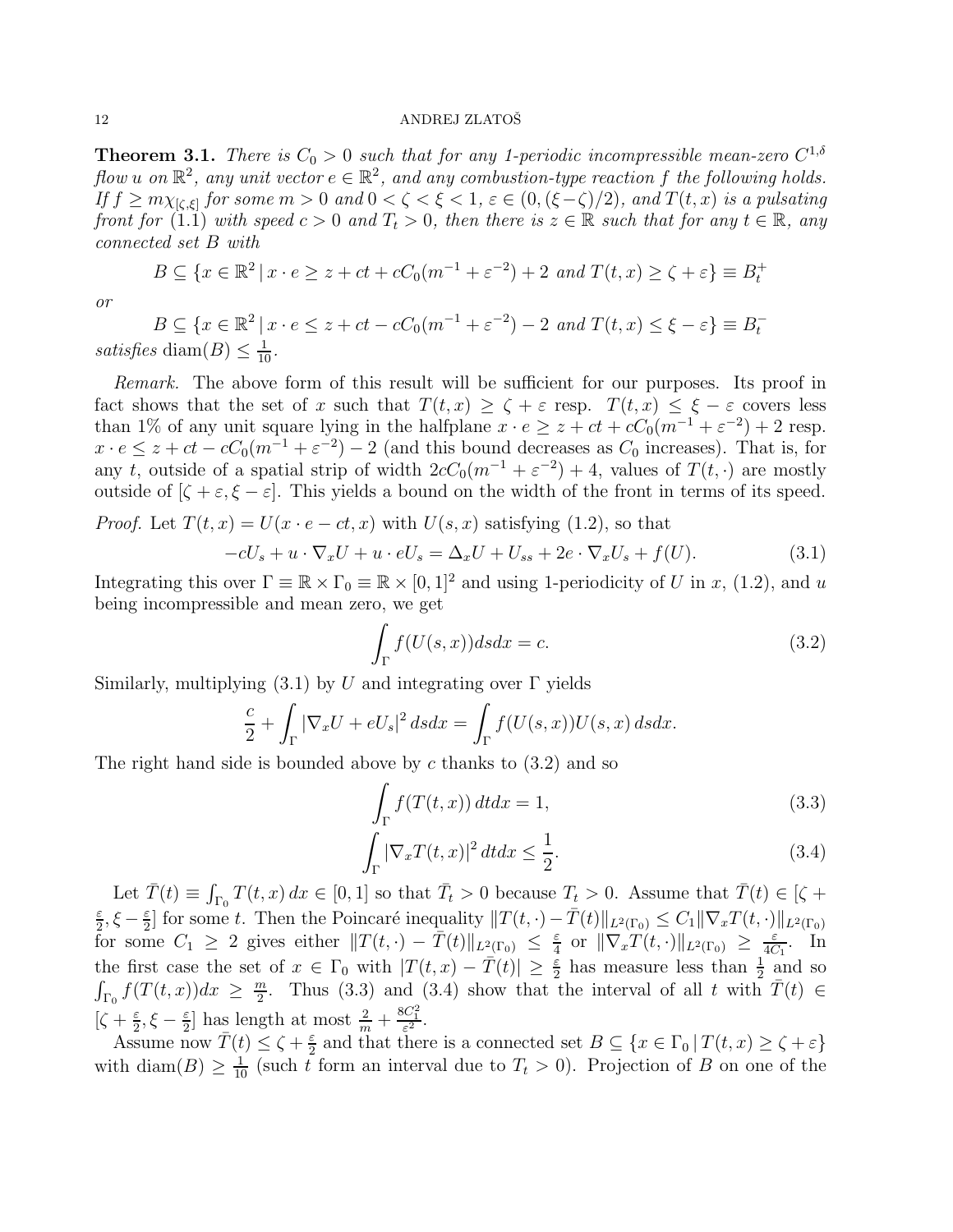axes (let us say  $x_1$ ) is then an interval I of length more than  $\frac{1}{16}$ . If for each  $x_1 \in I$  there is  $x_2 \in [0, 1]$  such that  $T(t, x_1, x_2) \le \zeta + \frac{3\varepsilon}{4}$  $\frac{3\varepsilon}{4}$ , then  $\|\nabla_x T(t, \cdot)\|_{L^2(\Gamma_0)} \geq \frac{\varepsilon}{16}$ . If on the other hand  $T(t, y, x_2) \ge \zeta + \frac{3\varepsilon}{4}$  $\frac{3\varepsilon}{4}$  for some  $y \in I$  and all  $x_2 \in [0,1]$ , then there is  $J \subseteq [0,1]$  of measure at least  $\frac{1}{2}$  such that either  $T(t, x_1, x_2) \geq \frac{5\varepsilon}{8}$  $\frac{5\varepsilon}{8}$  for all  $(x_1, x_2) \in [0, 1] \times J$  or  $T(t, x_1, x_2) \leq \frac{5\varepsilon}{8}$  $\frac{6}{8}$  for each  $x_2 \in \overline{J}$  and some  $x_2$ -dependent  $x_1 \in [0, 1]$ . In the first case  $||T(t, \cdot) - \overline{T}(t)||_{L^2(\Gamma_0)} \ge \frac{\varepsilon}{8}$  $\frac{\varepsilon}{8}$ , and the Poincaré inequality gives  $\|\nabla_x T(t, \cdot)\|_{L^2(\Gamma_0)} \geq \frac{\varepsilon}{8C}$  $\frac{\varepsilon}{8C_1}$ . In the second case  $\|\nabla_x T(t, \cdot)\|_{L^2(\Gamma_0)} \geq \frac{\varepsilon}{12}$ . In either case we have  $\|\nabla_x T(t, \cdot)\|_{L^2(\Gamma_0)} \geq \frac{\varepsilon}{8C}$  $\frac{\varepsilon}{8C_1}$ , so the interval of the t above has length at most  $\frac{32C_1^2}{\varepsilon^2}$ .

The same is true for t such that  $\overline{T}(t) \geq \xi - \frac{\varepsilon}{2}$  $\frac{\varepsilon}{2}$  and there is a connected set  $B \subseteq \{x \in \mathbb{R}^n\}$  $\Gamma_0 | T(t,x) \leq \xi - \varepsilon$  with  $\text{diam}(B) \geq \frac{1}{10}$ . Thus there is an interval  $[a, b]$  with  $b-a \leq \frac{2}{m} + \frac{72C_1^2}{\varepsilon^2}$ such that for  $t \le a$  connected subsets of  $\{x \in \Gamma_0 \mid T(t,x) \ge \zeta + \varepsilon\}$  have diameter at most  $\frac{1}{10}$ and the same is true for  $t \geq b$  and connected subsets of  $\{x \in \Gamma_0 \mid T(t, x) \leq \xi - \varepsilon\}.$ 

Finally, let  $z \equiv -c \frac{a+b}{2}$  $\frac{+b}{2}$  and  $C_0 \equiv 36C_1^2$ , and assume that for some t a connected set  $B \subseteq B_t^+$ contains a point  $\tilde{x}$ . Then with  $\lfloor \tilde{x} \rfloor$  the integer part of  $\tilde{x}$ ,

$$
T(t,x) = U(x \cdot e - ct, x) = U(x \cdot e - ct, x - \lfloor \tilde{x} \rfloor) = T(t - \frac{\lfloor \tilde{x} \rfloor \cdot e}{c}, x - \lfloor \tilde{x} \rfloor).
$$

We have using  $\tilde{x} \in B$ ,

$$
t - \frac{\lfloor \tilde{x} \rfloor \cdot e}{c} \le \frac{\sqrt{2}}{c} - \frac{z}{c} - C_0(m^{-1} + \varepsilon^{-2}) - \frac{2}{c} \le \frac{a+b}{2} - 36C_1^2(m^{-1} + \varepsilon^{-2}) \le a
$$

and so  $\text{diam}(B) = \text{diam}(B - \lfloor \tilde{x} \rfloor) \leq \frac{1}{10}$  by the statement in the last paragraph (in fact, to handle  $B$  not lying entirely inside  $\alpha$  square with integer corners, we need to consider  $\Gamma_0 = \left[-\frac{1}{10}, 1 + \frac{1}{10}\right]^2$ , which only changes  $C_0$  by a fixed factor). A similar argument takes care of sets  $B \subseteq B_t^-$ , thus finishing the proof.

Notice that if  $B$  is not required to be connected in the proof, then one still obtains the bound  $\frac{1}{16}$  on the measures of its projections on the axes. This proves the remark.  $\Box$ 

Proof of Theorem 1.1. As mentioned above, we only need to prove the lower bound in  $(1.7)$ and only assuming  $T_t > 0$ . For  $\zeta \in (0,1)$  let  $\xi \equiv 1 - \frac{(1-\zeta)^2}{8}$  $\frac{(-\zeta)^2}{8}$  and  $\varepsilon \equiv \frac{(1-\zeta)^2}{8}$  $\frac{(-\zeta)^2}{8}$ , and pick  $M_{\zeta}, \alpha_{\zeta} > 0$ so that with C from Theorem 2.1,

$$
\frac{\zeta + \varepsilon}{\xi - \varepsilon} + \frac{1 - (\xi - \varepsilon)e^{-M_{\zeta}}}{1 - (\zeta + \varepsilon)} < 1 - C\alpha_{\zeta}.\tag{3.5}
$$

This is possible because if  $\zeta' > \zeta + \varepsilon$  and  $1 - \frac{(1-\zeta')^2}{2} < \xi - \varepsilon$  (e.g.,  $\zeta' \equiv \frac{1+7\zeta}{8}$  $\frac{57\zeta}{8}$ , then

$$
\frac{\zeta+\varepsilon}{\xi-\varepsilon}+\frac{1-(\xi-\varepsilon)}{1-(\zeta+\varepsilon)}<\frac{\zeta'}{1-\frac{(1-\zeta')^2}{2}}+\frac{\frac{(1-\zeta')^2}{2}}{1-\zeta'}=1-\frac{(1+\zeta'^2)(1-\zeta')}{2(1+2\zeta'-\zeta'^2)}<1.
$$

Let us choose  $\zeta$  so that f is strictly positive on  $[\zeta, \xi]$  and denote  $m \equiv \min_{s \in [\zeta, \xi]} f(s) > 0$ . It is sufficient to assume that

$$
m \le M_\zeta \zeta
$$
 and  $f(s) \le \frac{m}{\zeta} s$  for  $s \in [0, 1].$  (3.6)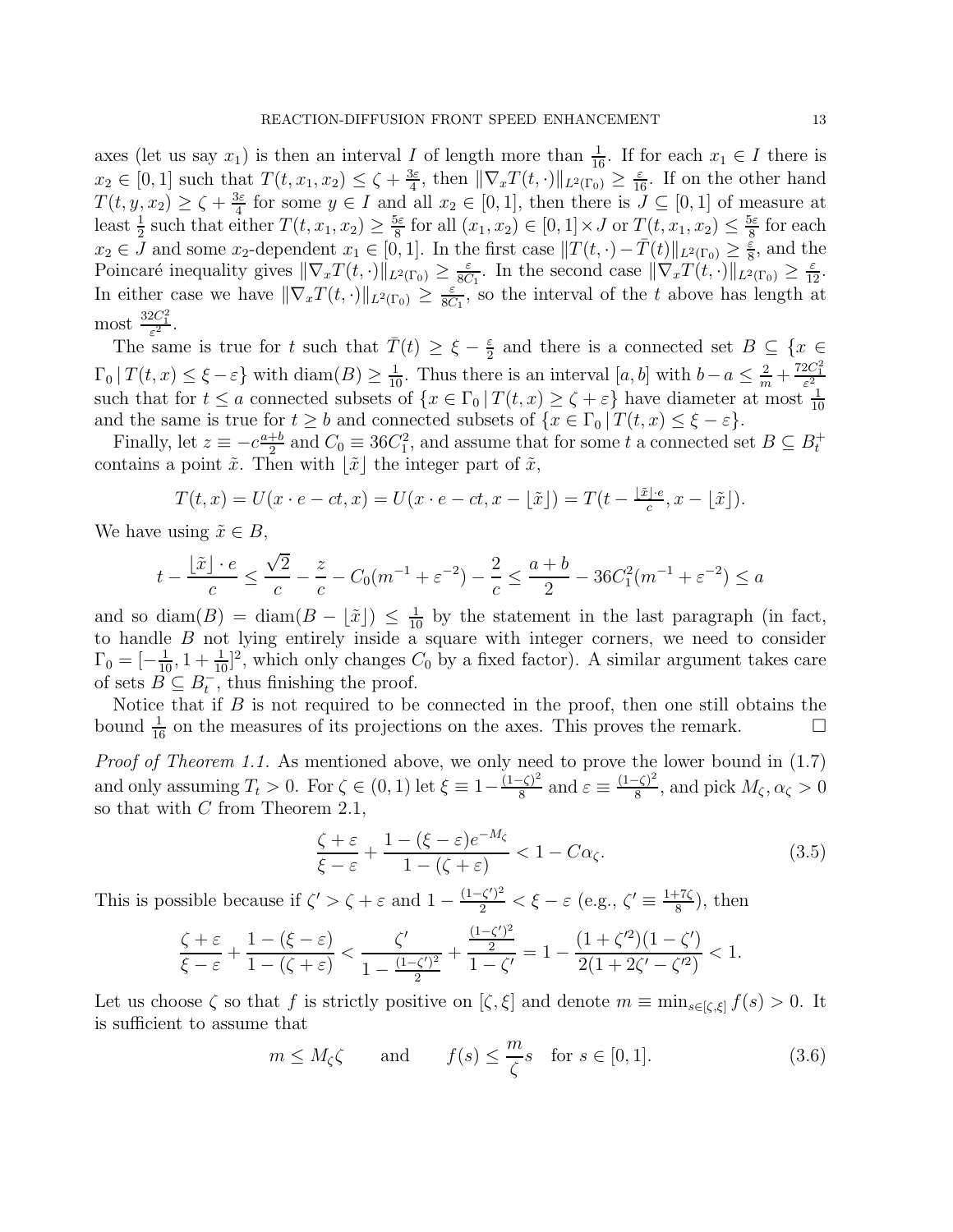Indeed, otherwise consider  $\tilde{f}(s) \equiv \min\{f(s), \frac{m}{\zeta}\}$  $\frac{m}{\zeta}s$ ,  $M_{\zeta}s$  (which satisfies (3.6) with  $\tilde{m} \equiv$  $\min_{s \in [\zeta, \xi]} \tilde{f}(s) = \min\{m, M_{\zeta} \zeta\}$  in place of m) instead of f and then use  $c_e^*(u, \tilde{f}) \leq c_e^*(u, f)$ . Note also that (1.9) for all  $m_{\zeta}(f) \in (0, M_{\zeta} \zeta)$  proves (1.9) for all  $m_{\zeta}(f) > 0$  (with a different  $C_{\zeta}$ ). So let us assume (3.6).

Let T be a pulsating front for (1.1) in direction e and with speed  $c_e^*(u, f)$ , assume  $z = 0$ in Theorem 3.1 (otherwise shift T in time by  $z/c_e^*(u, f)$ ), and let  $\tau \equiv M_\zeta \zeta/m \ge 1$ . Theorem 2.1 and (3.5) show that there is  $x \in \mathbb{R}^2$  and  $t \in [0, \tau]$  such that either

$$
\mathbb{P}_{\Omega}\left(\left(X_t^x - x\right) \cdot e \le -\alpha_{\zeta}\sqrt{\tau D_e(u)}\right) > \frac{\zeta + \varepsilon}{\xi - \varepsilon} \tag{3.7}
$$

or

$$
\mathbb{P}_{\Omega}\left(\left(X_t^x - x\right) \cdot e \ge \alpha_{\zeta} \sqrt{\tau D_e(u)}\right) > \frac{1 - (\xi - \varepsilon)e^{-tm/\zeta}}{1 - (\zeta + \varepsilon)}.\tag{3.8}
$$

We now claim that

$$
\alpha_{\zeta}\sqrt{\tau D_e(u)} - \frac{1}{10} \le c_e^*(u, f)t + 2c_e^*(u, f)C_0(m^{-1} + \varepsilon^{-2}) + 8. \tag{3.9}
$$

If so, then  $t \leq \tau = M_{\zeta} \zeta/m$  gives

$$
\frac{C_1\sqrt{mD_e(u)} - C_2m}{C_3 + C_4m} \le c_e^*(u, f)
$$

with some  $\zeta$ -dependent positive constants. Since  $D_e(u) \geq 1$  by  $(1.6)$ , this then gives  $C_5\sqrt{mD_e(u)} \leq c_e^*(u, f)$  for some  $C_5 > 0$  and all small enough  $m > 0$ , thus proving (1.7) and  $(1.9)$  for all  $m<sub>\zeta</sub>(f) > 0$ .

It remains to prove (3.9), and it is sufficient to consider  $\alpha_{\zeta}\sqrt{\tau D_e(u)} \geq \frac{1}{10}$ . Assume first  $(3.7)$ . Due to spatial periodicity of u we can assume for x, t from  $(3.7)$ ,

$$
\left| x \cdot e - c_e^*(u, f)t - c_e^*(u, f)C_0(m^{-1} + \varepsilon^{-2}) - 4 \right| \le 1. \tag{3.10}
$$

We can also assume

$$
T(t,x) \le \zeta + \varepsilon \tag{3.11}
$$

at the expense of changing (3.7) to

$$
\mathbb{P}_{\Omega}\left(\left(X_t^x - x\right) \cdot e \le \frac{1}{10} - \alpha_{\zeta} \sqrt{\tau D_e(u)}\right) > \frac{\zeta + \varepsilon}{\zeta - \varepsilon}.\tag{3.12}
$$

This is because Theorem 3.1 shows that the largest connected set B of points satisfying (3.10) but not (3.11) and containing x (if it is non-empty) has  $\text{diam}(B) < \frac{1}{10}$  (recall that  $z = 0$ ). Hence almost sure continuity of  $X_t^x$  in t shows for any  $\beta \leq -\frac{1}{10}$ ,

$$
\mathbb{P}_{\Omega}\left(\left(X_t^x - x\right) \cdot e \leq \beta\right) \leq \sup_{\substack{y \in \partial B \\ s \in [0,t]}} \mathbb{P}_{\Omega}\left(\left(X_s^y - x\right) \cdot e \leq \beta\right) \leq \sup_{\substack{y \in \partial B \\ s \in [0,t]}} \mathbb{P}_{\Omega}\left(\left(X_s^y - y\right) \cdot e \leq \beta + \frac{1}{10}\right).
$$

Let  $\Gamma$  be the union of all connected components of the set  $\Gamma' \equiv \{y \in \mathbb{R}^2 | T(0, y) \le \xi - \varepsilon\}$ lying entirely in  $\{y \in \mathbb{R}^2 | y \cdot e \leq -c_e^*(u, f)C_0(m^{-1} + \varepsilon^{-2}) - 2\}$ . Then by Theorem 3.1, each connected component of  $\Gamma$  has diameter at most  $\frac{1}{10}$  and

$$
\Gamma \supseteq \Gamma' \cap \{ y \in \mathbb{R}^2 \mid y \cdot e \le -c_e^*(u, f)C_0(m^{-1} + \varepsilon^{-2}) - 3 \}. \tag{3.13}
$$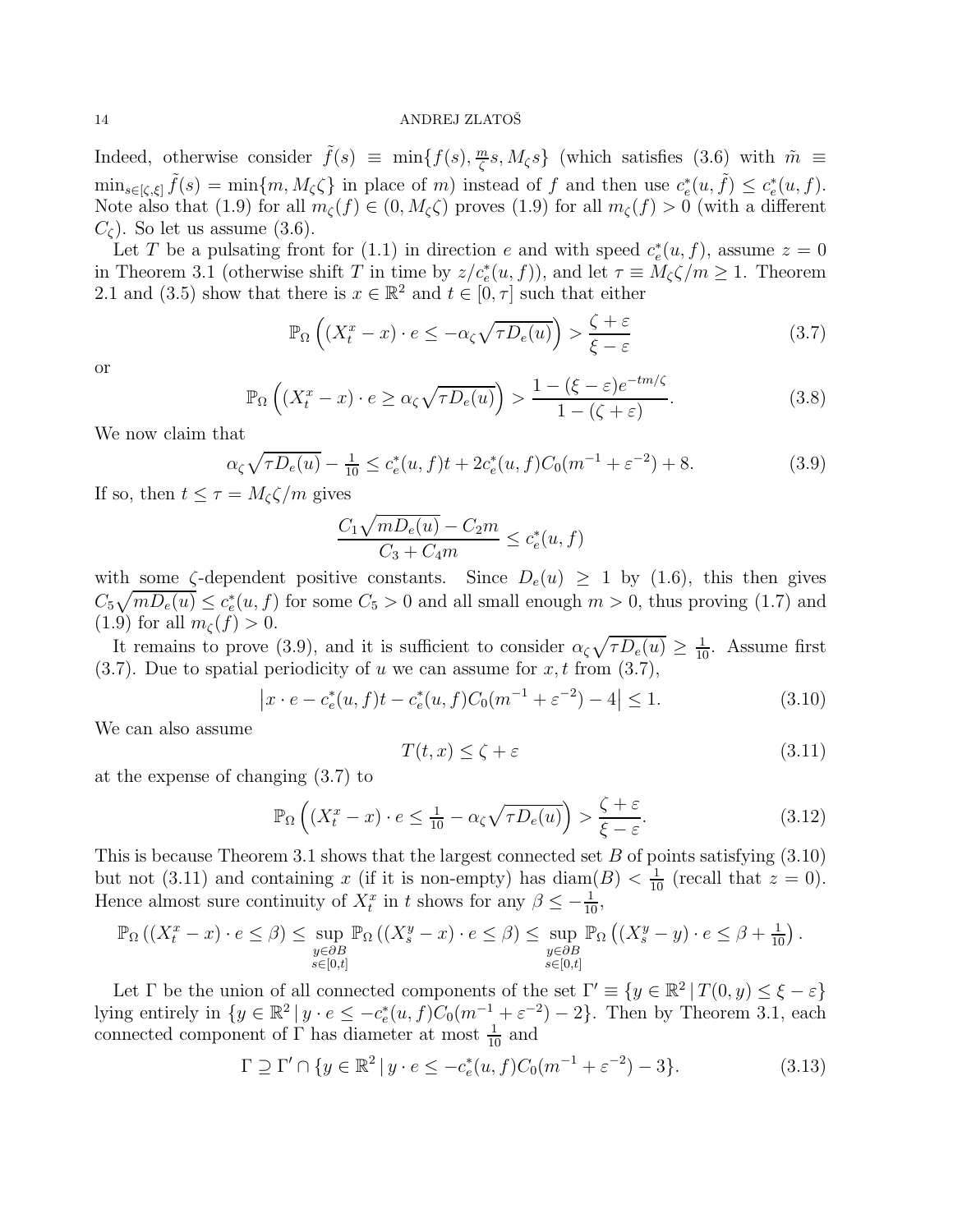Let  $\psi$  solve (1.3) on the domain  $\mathbb{R}^2 \setminus \Gamma$  with  $\psi(0, y) = T(0, y)$  for  $y \in \mathbb{R}^2 \setminus \Gamma$  and  $\psi(s, y) = T(s)$  $T(s, y)$  ( $\geq \xi - \varepsilon$  because  $T_t > 0$ ) for  $y \in \partial \Gamma$ . Then similarly to (2.2) and (2.3),

$$
\psi(t,x) = \mathbb{E}_{\Omega} \left( T(0, X_t^x) \chi_{\sigma > t} + T(t - \sigma, X_\sigma^x) \chi_{\sigma \le t} \right) \ge \mathbb{E}_{\Omega} \left( T(0, X_t^x) \chi_{\sigma > t} + (\xi - \varepsilon) \chi_{\sigma \le t} \right),\tag{3.14}
$$

with  $\sigma = \sigma(\omega) \equiv \inf_{X_s^x(\omega) \in \Gamma} s$ , and

$$
0 \le \psi(t, x) \le T(t, x) \le e^{tm/\zeta} \psi(t, x). \tag{3.15}
$$

If  $(3.9)$  is violated, then  $(3.10)$  and  $(3.12)$  show that

$$
\mathbb{P}_{\Omega}\left(X_t^x \cdot e \le -c_e^*(u, f)C_0(m^{-1} + \varepsilon^{-2}) - 3\right) > \frac{\zeta + \varepsilon}{\xi - \varepsilon},
$$

so that (3.13) and (3.14) yield  $\psi(t,x) > \frac{\zeta + \varepsilon}{\zeta - \varepsilon}$  $\frac{\zeta + \varepsilon}{\zeta - \varepsilon}(\xi - \varepsilon) = \zeta + \varepsilon$ . But this contradicts (3.11) and  $(3.15)$ , so  $(3.9)$  is valid and we are done in the case when  $(3.7)$  holds.

Let us now assume  $(3.8)$ . Here one uses a similar argument with  $(3.10)$ ,  $(3.11)$ , and  $(3.12)$ replaced by

$$
\left| x \cdot e + c_e^*(u, f) C_0(m^{-1} + \varepsilon^{-2}) + 4 \right| \le 1,
$$
\n(3.16)

$$
T(0, x) \ge \xi - \varepsilon,\tag{3.17}
$$

$$
\mathbb{P}_{\Omega}\left(\left(X_t^x - x\right) \cdot e \ge \alpha_{\zeta}\sqrt{\tau D_e(u)} - \frac{1}{10}\right) > \frac{1 - (\xi - \varepsilon)e^{-tm/\zeta}}{1 - (\zeta + \varepsilon)}\tag{3.18}
$$

and  $\Gamma$  the union of all connected components of the set  $\Gamma' \equiv \{y \in \mathbb{R}^2 \mid T(t, y) \ge \zeta + \varepsilon\}$  lying entirely in  $\{y \in \mathbb{R}^2 \mid y \cdot e \geq c_e^*(u, f)t + c_e^*(u, f)C_0(m^{-1} + \varepsilon^{-2}) + 2\}$ . Again each connected component of  $\Gamma$  has diameter at most  $\frac{1}{10}$  and

$$
\Gamma \supseteq \Gamma' \cap \{ y \in \mathbb{R}^2 \mid y \cdot e \ge c_e^*(u, f)t + c_e^*(u, f)C_0(m^{-1} + \varepsilon^{-2}) + 3 \}. \tag{3.19}
$$

If  $(3.9)$  is violated, then  $(3.16)$  and  $(3.18)$  show

$$
\mathbb{P}_{\Omega}\left(X_t^x \cdot e \ge c_e^*(u, f)t + c_e^*(u, f)C_0(m^{-1} + \varepsilon^{-2}) + 3\right) > \frac{1 - (\xi - \varepsilon)e^{-tm/\zeta}}{1 - (\zeta + \varepsilon)},
$$

and so (3.19) and

$$
\psi(t,x) = \mathbb{E}_{\Omega} \left( T(0, X_t^x) \chi_{\sigma > t} + T(t - \sigma, X_\sigma^x) \chi_{\sigma \le t} \right) \le \mathbb{E}_{\Omega} \left( T(0, X_t^x) \chi_{\sigma > t} + (\zeta + \varepsilon) \chi_{\sigma \le t} \right)
$$

(with  $\psi$  defined as above) yield

$$
\psi(t,x) < \frac{1-(\xi-\varepsilon)e^{-tm/\zeta}}{1-(\zeta+\varepsilon)}(\zeta+\varepsilon) + \left(1-\frac{1-(\xi-\varepsilon)e^{-tm/\zeta}}{1-(\zeta+\varepsilon)}\right) = (\xi-\varepsilon)e^{-tm/\zeta}.
$$

This again contradicts (3.15), (3.17), and  $T_t > 0$ , so (3.9) is also valid when (3.8) holds.  $\Box$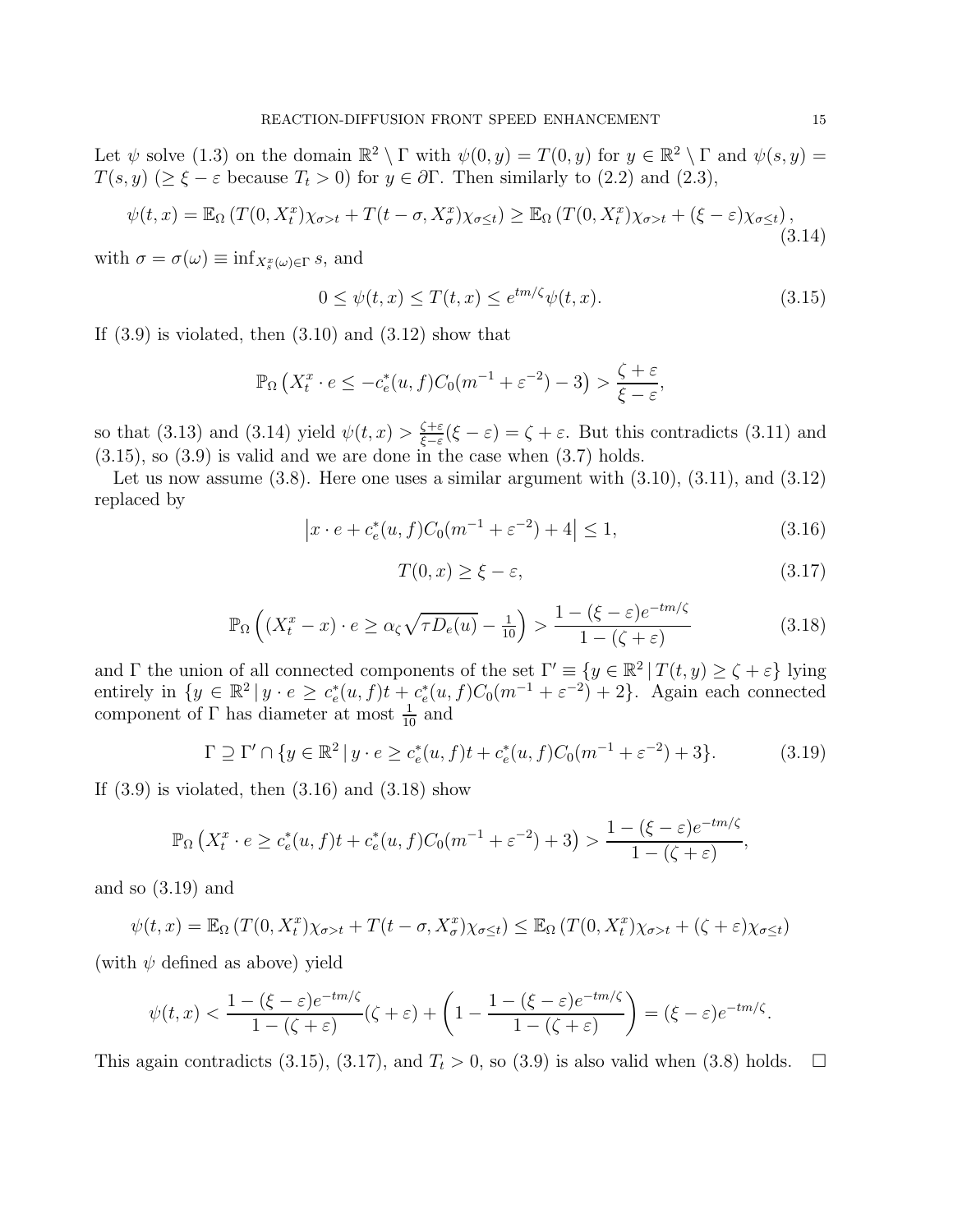# 4. Quenching by Cellular Flows

*Proof of Theorem 1.4.* It is obviously equivalent to consider the problem on  $\mathbb{R} \times \mathbb{T}$  with  $T_0$ supported in  $[-L, L] \times \mathbb{T}$ , which is what we will do (here  $\mathbb{T} = \mathbb{T}^1$ ). It has been proved in [20] that periodic non-degenerate cellular flows in two dimensions have  $D_e(Au) \sim A^{1/2}$  as  $A \to \infty$ (the special case of  $u_{cell}$  has been treated earlier in [12]). It is therefore enough to prove that a 1-periodic symmetric non-degenerate cellular flow  $u$  quenches solutions of  $(1.1)$  when

$$
||f(s)/s||_{\infty} \le \gamma_{\theta} \tag{4.1}
$$

and  $T_0$  is supported in  $[-b_\theta \sqrt{D_e(u)}, b_\theta \sqrt{D_e(u)}] \times \mathbb{T}$ , with  $e = e_1 = (1, 0)$  and some  $b_\theta > 0$ . Having Theorem 2.1 at hand, the proof is similar to that of Lemma 4.2 in [30].

Let us prove the last claim. We only need to consider large enough  $D_e(u)$  because solutions supported in  $[-b'_\theta, b'_\theta]$  are quenched for any u provided (4.1) holds and  $b'_\theta > 0$  is small enough  $[29,$  Theorem 1.1(ii)]. By the comparison principle, it is sufficient to consider initial data  $T_0(x) \equiv \chi_{[-L,L]}(x_1)$  with  $L \equiv \lfloor \frac{\theta^2}{64C} \rfloor$  $\frac{\theta^2}{64C}\sqrt{D_e(u)}-\frac{\theta}{2}$  $\frac{\theta}{2}$  and C from Theorem 2.1 (then we can take  $b_{\theta} \equiv \theta^2 (128C)^{-1} \min\{1, 2b_{\theta}^{\prime}/3\}$  and have  $b_{\theta} \sqrt{D_e(u)} \leq \max\{b_{\theta}^{\prime}, L\}$ . Let  $\psi$  be the solution of (1.3) with initial datum  $\psi_0 \equiv T_0$ . We first claim that there is a continuous curve  $h: [0,1] \to [0,1] \times \mathbb{T}$  such that  $h_1(0) = 0$  and  $h_1(1) = 1$  (with the subscript 1 again denoting the first coordinate of a vector), and for all  $s \in [0, 1]$  and  $t \geq 1$ ,

$$
\psi(t, h(s)) \le \frac{\theta}{4}.\tag{4.2}
$$

To this end we let  $\phi$  be the solution of (1.3) with initial condition  $\phi(0, x) \equiv \chi_{[-K-2, K]}(x_1)$ where  $K \equiv \lceil 8L\theta^{-1} \rceil$ . Theorem 2.1 with

$$
\alpha \equiv \frac{K+2}{\sqrt{D_e(u)}} \le \frac{8L+4\theta}{\theta\sqrt{D_e(u)}} \le \frac{\theta}{8C}
$$

shows that there are  $\tau \leq 1$  and  $y \in [-1,0] \times \mathbb{T}$  such that

$$
\phi(\tau, y) = \mathbb{P}_{\Omega}\big((X^y_\tau)_1 \in [-K - 2, K]\big) \le \frac{\theta}{8}.
$$

The maximum principle for (1.3) implies that the connected component of the set

$$
\{(t,x)\in [0,\tau]\times \mathbb{R}\times \mathbb{T}\,|\,\phi(t,x)\leq \tfrac{\theta}{8}\}
$$

containing  $(\tau, y)$  must intersect

$$
\{x \in \mathbb{R} \times \mathbb{T} \mid \phi(0, x) \le \frac{\theta}{8}\} = (\mathbb{R} \setminus [-K - 2, K]) \times \mathbb{T}.
$$

Since by symmetry  $\phi(t, x_1, x_2) = \phi(t, -2 - x_1, x_2)$  for  $x_1 \geq 0$ , this means that there is a curve  $h(s)$  joining  $\{0\} \times \mathbb{T}$  and  $\{K\} \times \mathbb{T}$  such that for each s there is  $\tau_s \leq \tau$  with

$$
\phi(\tau_s, h(s)) = \mathbb{P}_{\Omega}\big((X_{\tau_s}^{h(s)})_1 \in [-K - 2, K]\big) \le \frac{\theta}{8}.
$$
\n(4.3)

.

Lemma 2.1(iii) in [30] shows for any  $M \in \mathbb{N}$ ,  $t \ge 0$ , and any 1-periodic symmetric flow,

$$
\mathbb{P}_{\Omega}(|X_t^y| \le M) \le \left\lceil \frac{|y_1|}{M} \right\rceil^{-1}
$$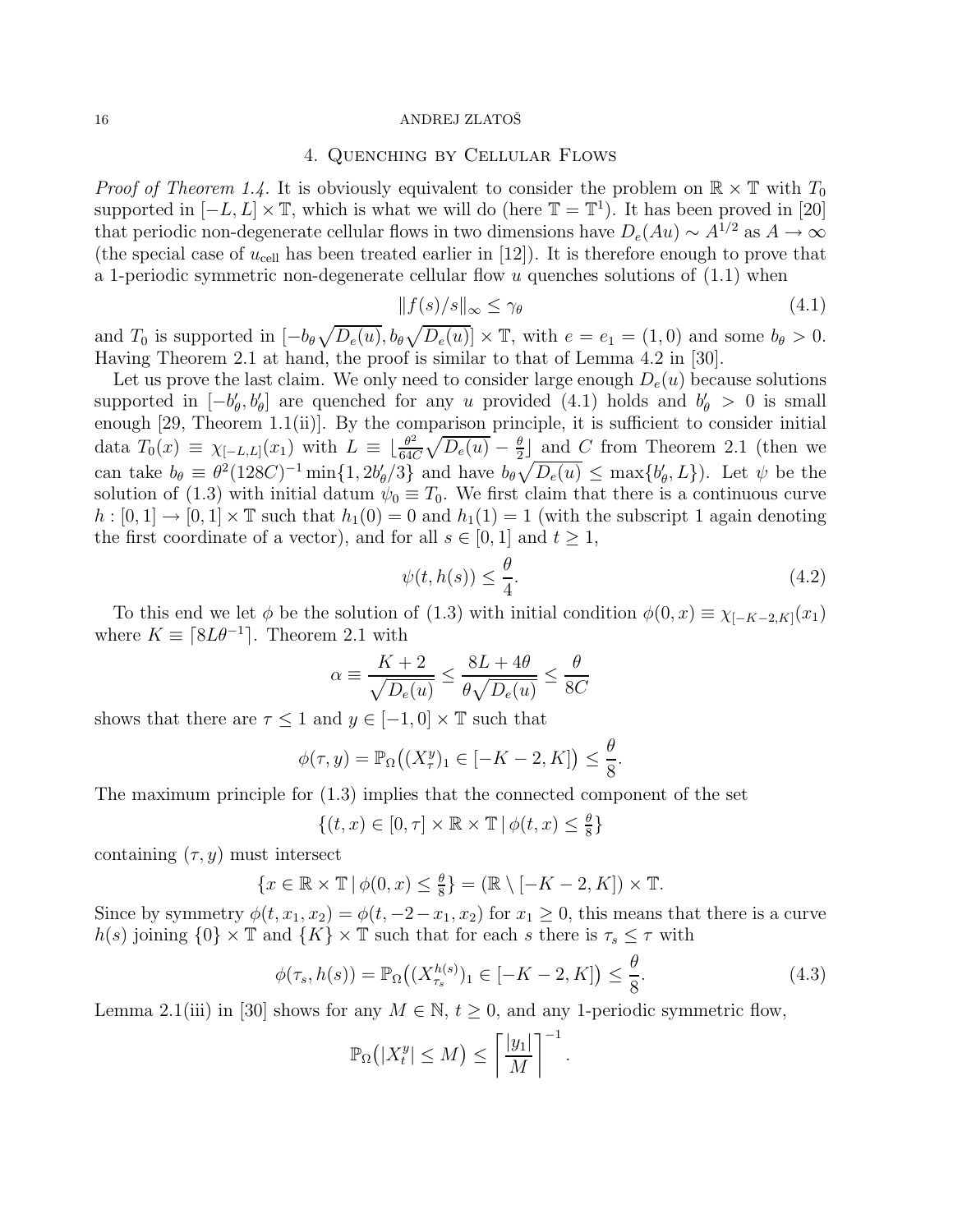Applying this with  $M = L$ ,  $y = X_{\tau_s}^{h(s)}$  and  $t - \tau_s$  (for  $t \geq 1 \geq \tau_s$ ) in place of t, we obtain using (4.3) for any  $t \ge 1$  and s,

$$
\psi(t, h(s)) = \mathbb{P}_{\Omega}(|X_t^{h(s)}| \le L] \le \frac{\theta}{8} + \left(1 - \frac{\theta}{8}\right) \left[\frac{K}{L}\right]^{-1} \le \frac{\theta}{8} + \left(1 - \frac{\theta}{8}\right) \frac{\theta}{8} \le \frac{\theta}{4}
$$

which is (4.2) (after reparametrization of h and restriction to  $s \in [0,1]$ ).

Symmetry of u and  $\psi_0$  implies that (4.2) holds for  $h(s)$  extended to  $s \in [-1,1]$  by  $h(-s) =$  $(-h_1(s), h_2(s))$ . Finally, (4.2) applies to  $h(s)$  extended periodically (with period 2) onto R. The last claim holds because  $\psi(t, x) \geq \psi(t, x + (2, 0))$  when  $x_1 \geq -1$  (and  $\psi(t, x) \geq$  $\psi(t, x - (2, 0))$  when  $x_1 \leq 1$ . This in turn follows because  $\psi(t, x) - \psi(t, x + (2, 0))$  solves (1.3) with initial datum that is symmetric across  $x_1 = -1$  and non-negative on  $[-1, \infty) \times \mathbb{T}$ , and hence stays such by the symmetry of u across  $x_1 = -1$  (the latter is due to the symmetry of u across  $x_1 = 0$  and periodicity).

This means that  $\|\psi(t + 1, \cdot)\|_{\infty} \le \|\eta(t, \cdot)\|_{\infty} + \frac{\theta}{4}$  where  $\eta$  is the solution of (1.3) on the torus  $[-1, 1] \times \mathbb{T}$  (with  $-1$  and 1 identified) with  $\eta(0, x) \equiv 1$  and  $\eta(t, h(s)) = 0$  for  $t > 0$ and  $s \in [-1, 1]$ . Then Lemma 2.3 in [30] shows that there is a universal constant  $\delta > 0$  such that  $\|\psi(t + 1, \cdot)\|_{\infty} \leq 2e^{-\delta t} + \frac{\theta}{4}$  $\frac{\theta}{4}$ . We let  $\tau_{\theta} \equiv \frac{1}{\delta}$  $\frac{1}{\delta} \ln \frac{8}{\theta} + 1$  so that  $\|\psi(\tau_{\theta}, \cdot)\|_{\infty} \leq \frac{\theta}{2}$  $\frac{\theta}{2}$ . If now  $\gamma_{\theta} \equiv \tau_{\theta}^{-1}$  $\int_{\theta}^{-1} \ln 2$ , then

$$
||T(\tau_{\theta}, \cdot)||_{\infty} \le e^{\gamma_{\theta}\tau_{\theta}} ||\psi(\tau_{\theta}, \cdot)||_{\infty} \le \theta.
$$

The maximum principle then implies that for  $t \geq \tau_{\theta}$  the function T solves (1.3) with  $||T(t, \cdot)||_{\infty} < \theta$ , and quenching follows.  $||T(t, \cdot)||_{\infty} \leq \theta$ , and quenching follows.

# 5. A Counterexample in 3D

In this last section we show that our main result, Theorem 1.1 does not hold in three and more dimensions. The counterexample we provide also shows a *breaking of symmetry* in more dimensions. Specifically, despite the fact that  $D_e(u) = D_{-e}(u)$  for any e and u, it is not true that  $c_e^*(u, f)c_{-e}^*(u, f)^{-1}$  is bounded by u-independent positive constants when  $d \geq 3$ .

**Theorem 5.1.** Assume  $d \geq 3$ ,  $e = e_1$ , and f is any KPP reaction. Then there is no  $C_1 > 0$ such that for any 1-periodic incompressible mean-zero  $C^{1,\delta}$  flow u on  $\mathbb{R}^d$  we have  $c_e^*(u, f) \ge$  $C_1\sqrt{D_e(u)}$ , and there is no  $C_2 < \infty$  such that for any such u we have  $c_e^*(u, f) \leq C_2\sqrt{D_e(u)}$ .

*Proof.* We will use the following two results from [32]:

$$
\lim_{A \to \infty} \frac{c_e^*(Au, f)}{A} = \sup_{\substack{w \in \mathcal{I} \\ \| \nabla w \|_2^2 \le f'(0) \| w \|_2^2}} \frac{\int_{\mathbb{T}^d} (u \cdot e) w^2 dx}{\|w\|_2^2}
$$

$$
\lim_{A \to \infty} \frac{\sqrt{D_e(Au)}}{A} = \sup_{w \in \mathcal{I}} \frac{\int_{\mathbb{T}^d} (u \cdot e) w dx}{\|\nabla w\|_2},
$$

,

where

$$
\mathcal{I} \equiv \{ w \in H^1(\mathbb{T}^d) \mid u \cdot \nabla w = 0 \}.
$$

We let  $e \equiv e_1$  and we will assume  $d = 3$  since the general case is analogous. Let  $\chi \ge 0$  be a smooth characteristic function of the unit disc in  $\mathbb{R}^2$  and for small  $R > 0$  let  $\chi_R(x_2, x_3) \equiv$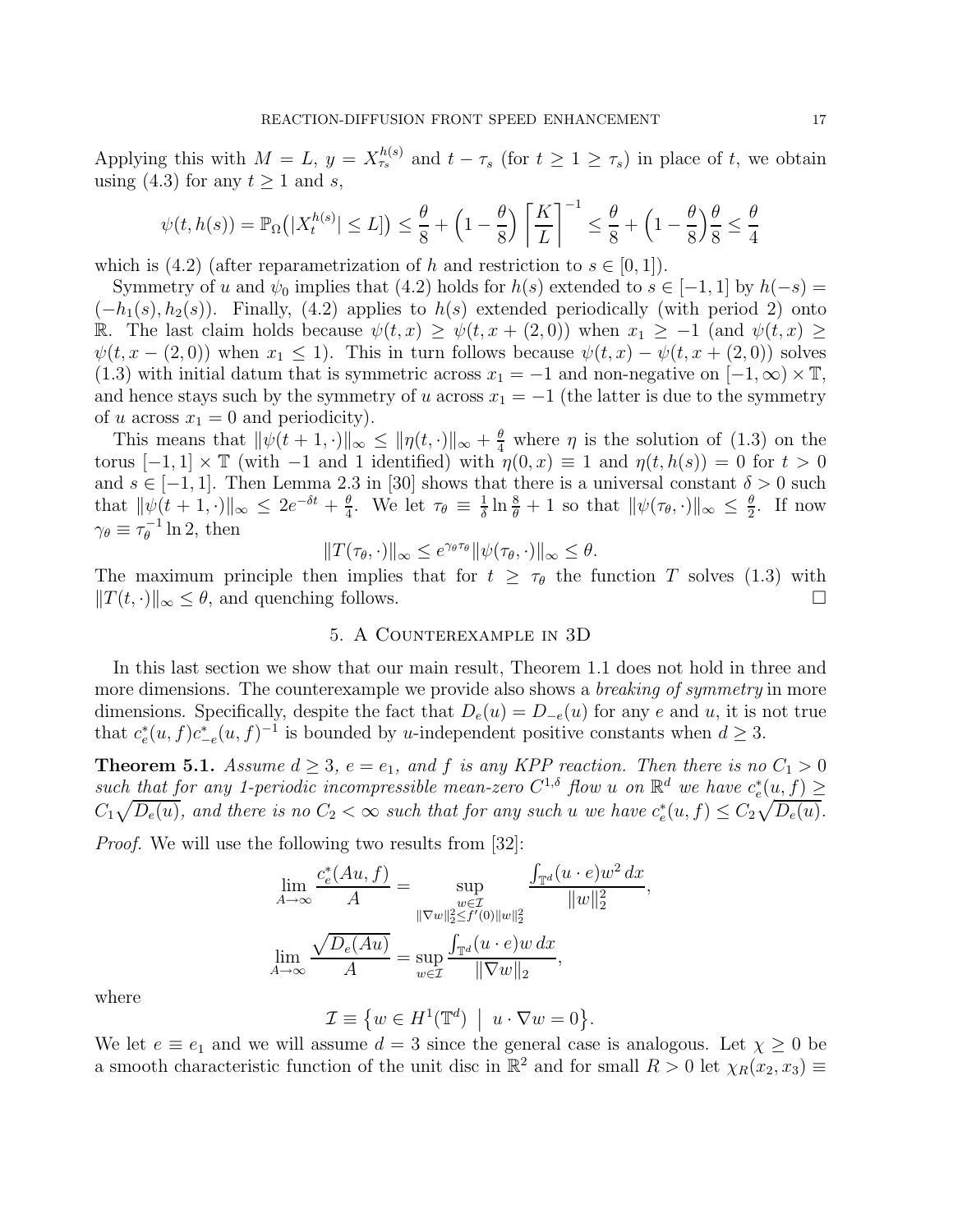$R^2 ||\chi||_1^{-1} \sum_{j,k \in \mathbb{Z}^2} \chi(\frac{x_2-j}{R})$  $\frac{a-1}{R}$ ,  $\frac{x_3-k}{R}$  $\frac{B^{n-k}}{R}$ ). We will consider the mean-zero periodic shear flows  $Au_R(x) =$  $(Au_R(x_2, x_3), 0, 0)$  with  $A \in \mathbb{R}$  and  $u_R(x_2, x_3) = \chi_R(x_2, x_3) - 1$ . In this case the elements of  $\mathcal I$  are precisely the  $w \in H^1(\mathbb{T}^3)$  which are independent of  $x_1$  and the above formulae become

$$
\lim_{A \to \infty} \frac{c_e^*(Au_R, f)}{|A|} = \sup_{\substack{w \in \mathcal{I}' \\ \| \nabla w \|_2^2 \le f'(0) \| w \|_2^2}} \frac{\int_{\mathbb{T}^2} u_R w^2 \, dx_2 dx_3}{\|w\|_2^2},\tag{5.1}
$$

$$
\lim_{A \to -\infty} \frac{c_e^*(Au_R, f)}{|A|} = \sup_{\substack{w \in \mathcal{I}' \\ \|\nabla w\|_2^2 \le f'(0) \|w\|_2^2}} \frac{\int_{\mathbb{T}^2} (-u_R) w^2 \, dx_2 dx_3}{\|w\|_2^2},\tag{5.2}
$$

$$
\lim_{A \to \pm \infty} \frac{\sqrt{D_e(Au_R)}}{|A|} = \sup_{w \in \mathcal{I}'} \frac{\int_{\mathbb{T}^2} u_R w \, dx_2 dx_3}{\|\nabla w\|_2},\tag{5.3}
$$

where  $\mathcal{I}' \equiv H^1(\mathbb{T}^2)$  and  $e = e_1$ .

For  $(x_2, x_3) \in \left[-\frac{1}{2}\right]$  $\frac{1}{2}, \frac{1}{2}$  $\frac{1}{2}$ ]<sup>2</sup> =  $\mathbb{T}^2$  and  $r = \sqrt{x_2^2 + x_3^2}$  let  $w_R(x_2, x_3) = \max\{0, \min\{\log \frac{1}{2R}, \log \frac{1}{2r}\}\}.$ Taking  $w \equiv w_R$  we see that RHS of  $(5.3) \gtrsim \sqrt{\log \frac{1}{R}}$  for small R. On the other hand,  $-u_R \le 1$ and so RHS of  $(5.2)$  < 1. This proves the first claim.

Now let  $\tilde{w}_R$  be the maximizer of the RHS of (5.3), which exists by [32], normalized by  $\|\nabla \tilde{w}_R\|_2 = 1$  and  $\int_{\mathbb{T}^2} \tilde{w}_R dx_2 dx_3 = 0$ . The Poincaré inequality then gives  $\|\tilde{w}_R\|_2^2 \leq \tilde{C}$  for some  $\tilde{C} \geq 1$ . Let  $C \equiv \max{\{\tilde{C}, (f'(0))^{-1}\}}$ , choose  $K_R \in \mathbb{R}$  so that  $\|\tilde{w}_R + K_R\|_2^2 = C$ , and define  $w_R = \tilde{w}_R + K_R$ . Then  $1 = \|\nabla w_R\|_2^2 = \|w_R\|_2^2 / C \le f'(0) \|w_R\|_2^2$  (so  $w_R$  enters in the RHS of (5.1)) and  $w_R$  also maximizes the RHS of (5.3). Schwarz inequality,  $||w_R||_2^2 = C$ ,  $u_R = \chi_R - 1$ , and the previous paragraph then imply

$$
\int_{\mathbb{T}^2} \chi_R w_R dx_2 dx_3 + \sqrt{C} \ge \int_{\mathbb{T}^2} u_R w_R dx_2 dx_3 = \text{RHS of (5.3)} \gtrsim \sqrt{\log \frac{1}{R}}
$$
(5.4)

for small R. But then taking  $w \equiv w_R$  in (5.1) and using Schwarz inequality,  $\int_{\mathbb{T}^2} \chi_R dx_2 dx_3 = 1$ , and (5.4) gives

RHS of (5.1) 
$$
\geq \frac{1}{C} \int_{\mathbb{T}^2} \chi_R w_R^2 dx_2 dx_3 - 1 \geq \frac{\left(\int_{\mathbb{T}^2} \chi_R w_R dx_2 dx_3\right)^2}{C \int_{\mathbb{T}^2} \chi_R dx_2 dx_3} - 1 \gtrsim (\text{RHS of } (5.3))^2
$$

for small R. This together with  $(5.4)$  proves the second claim and we are done.

#### **REFERENCES**

- [1] B. Audoly, H. Berestycki and Y. Pomeau, *Réaction diffusion en écoulement stationnaire rapide*, C. R. Acad. Sci. Paris 328, Série IIb (2000), 255–262.
- [2] H. Berestycki and F. Hamel, Front propagation in periodic excitable media, Comm. Pure and Appl. Math. 55 (2002), 949–1032.
- [3] H. Berestycki, The influence of advection on the propagation of fronts in reaction-diffusion equations, Nonlinear PDEs in Condensed Matter and Reactive Flows, NATO Science Series C, 569, H. Berestycki and Y. Pomeau eds, Kluwer, Doordrecht, 2003.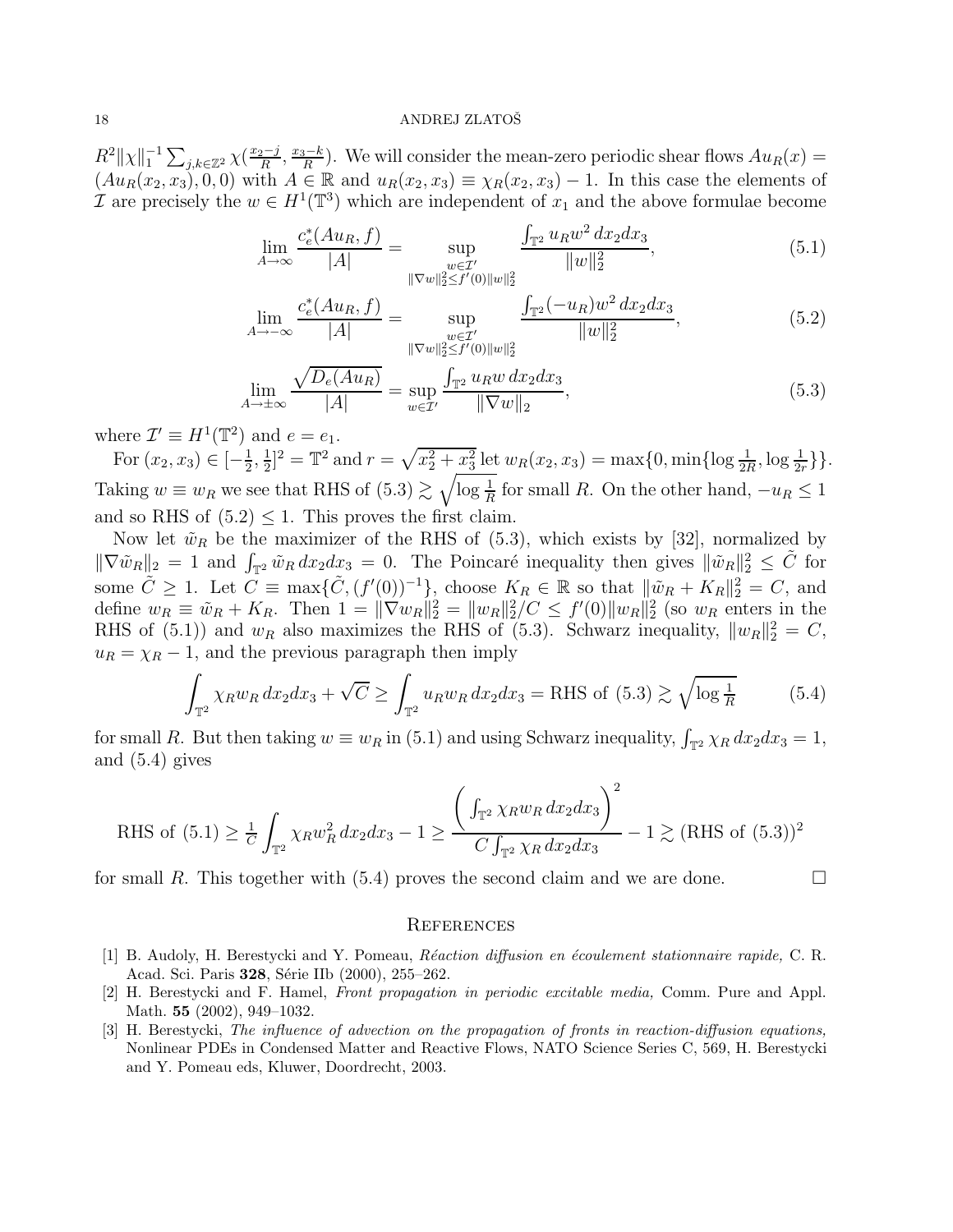- [4] H. Berestycki, F. Hamel and N. Nadirashvili, The speed of propagation for KPP type problems, I Periodic framework, J. European Math. Soc. 7 (2005), 173–213.
- [5] H. Berestycki, F. Hamel and N. Nadirashvili, Elliptic eigenvalue problems with large drift and applications to nonlinear propagation phenomena, Comm. Math. Phys.  $253$  (2005), 451-480.
- [6] R.N. Bhattacharya, V.K. Gupta and H.F. Walker, Asymptotics of solute dispersion in periodic porous media, SIAM J. Appl. Math. 49 (1989), 86–98.
- [7] P. Constantin, A. Kiselev, A. Oberman and L. Ryzhik, Bulk burning rate in passive-reactive diffusion, Arch. Ration. Mech. Anal. 154 (2000), 53–91.
- [8] P. Constantin, A. Kiselev and L. Ryzhik, Quenching of flames by fluid advection, Comm. Pure Appl. Math. 54 (2001), 1320–1342.
- [9] P. Constantin, A. Kiselev, L. Ryzhik and A. Zlatoš, *Diffusion and Mixing in Fluid Flow*, Ann. of Math. (2) 168 (2008), 643–674.
- [10] M. El Smaily Min-max formulae for the speeds of pulsating traveling fronts in heterogeneous media, Annali Mat. Pura Appl. 189 (2010), 47–66.
- [11] A. Fannjiang, A. Kiselev and L. Ryzhik, *Quenching of reaction by cellular flows*, Geom. Funct. Anal. 16 (2006), 40–69.
- [12] A. Fannjiang and G. Papanicolaou, Convection enhanced diffusion for periodic flows, SIAM Jour. Appl. Math. 54 (1994), 333–408.
- [13] S. Heinze, Large convection limits for KPP fronts, Max Planck Institute for Mathematics Preprint Nr. 21/2005, 2005.
- [14] V.V. Jikov, S.M. Kozlov and O.A. Oleinik, Homogenization of Differential Operators and Integral Functionals, Chapter 2, Springer-Verlag, Berlin, 1994.
- [15] L. Kagan, P.D. Ronney, and G. Sivashinsky, Activation energy effect on flame propagation in large-scale vortical flows, Combust. Theory Model. 6 (2002), 479–485.
- [16] L. Kagan and G. Sivashinsky, Flame propagation and extiction in large-scale vortical flows, Combust. Flame. 120 (2000), 222–232.
- [17] A. Kiselev and L. Ryzhik, Enhancement of the traveling front speeds in reaction-diffusion equations with advection, Ann. Inst. H. Poincaré Anal. Non Linéaire 18 (2001), 309–358.
- [18] A. Kiselev and A. Zlatoš, Quenching of combustion by shear flows, Duke Math. J.  $132$  (2006), 49–72.
- [19] A.N. Kolmogorov, I.G. Petrovskii and N.S. Piskunov, Etude de l'équation de la chaleur de matière et son application à un problème biologique, Bull. Moskov. Gos. Univ. Mat. Mekh.  $1$  (1937), 1–25.
- [20] L. Koralov, Random perturbations of 2-dimensional Hamiltonian flows, Probab. Theory Related Fields 129 (2004), 37–62.
- [21] P. Kramer and A. Majda, Simplified models for turbulent diffusion: theory, numerical modelling, and physical phenomena, Chapter 2, Phys. Rep. 314 (1999), 237–574.
- [22] J.R. Norris, Long-time behaviour of heat flow: global estimates and exact asymptotics, Arch. Rational Mech. Anal. 140 (1997), 161–195.
- [23] A. Novikov and L. Ryzhik, Bounds on the speed of propagation of the KPP fronts in a cellular flow, Arch. Rat. Mech. Anal. 184 (2007), 23–48.
- [24] B. Øksendal, Stochastic Differential Equations, Springer-Verlag, Berlin, 1995.
- [25] L. Ryzhik and A. Zlatoš, KPP pulsating front speed-up by flows, Commun. Math. Sci. 5 (2007), 575–593.
- [26] J. Smoller, Shock Waves and Reaction-Diffusion Equations, Springer-Verlag, New York, 1994.
- [27] N. Vladimirova, P. Constantin, A. Kiselev, O. Ruchayskiy and L. Ryzhik, Flame enhancement and quenching in fluid flows, Combustion Theory and Modelling 7 (2003), 487–508.
- [28] J. Xin, Existence of planar flame fronts in convective-diffusive media, Arch. Rational Mech. Anal. 121 (1992), 205–233.
- [29] A. Zlatoš, Quenching and propagation of combustion without ignition temperature cutoff, Nonlinearity 18 (2005), 1463–1475.